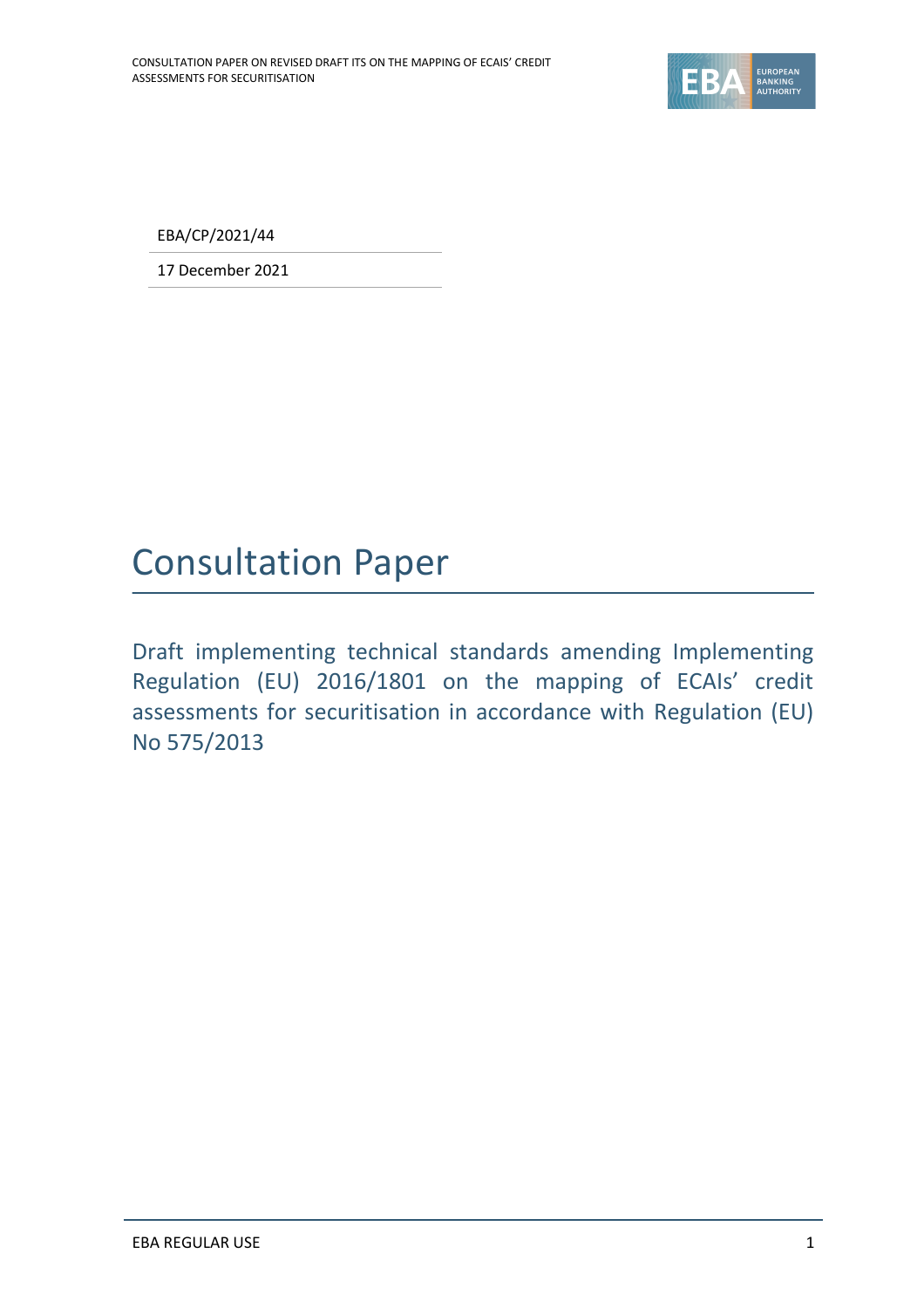

## **Contents**

|     | 1. Responding to this consultation                                                                                                                                                                                                                | 3           |
|-----|---------------------------------------------------------------------------------------------------------------------------------------------------------------------------------------------------------------------------------------------------|-------------|
|     | Submission of responses<br>Publication of responses<br>Data protection                                                                                                                                                                            | 3<br>3<br>3 |
|     | 2. Executive Summary                                                                                                                                                                                                                              | 4           |
|     | Next steps                                                                                                                                                                                                                                        | 4           |
|     | 3. Background and rationale                                                                                                                                                                                                                       | 5           |
|     | 4. Draft implementing technical standards amending Implementing Regulation (EU) 2016/1801<br>on the mapping of credit assessments of external credit assessment institutions for<br>securitisation in accordance with Regulation (EU) No 575/2013 | 7           |
|     | 5. Accompanying documents                                                                                                                                                                                                                         | 17          |
| 5.1 | Draft Cost-Benefit Analysis/Impact Assessment                                                                                                                                                                                                     | 17          |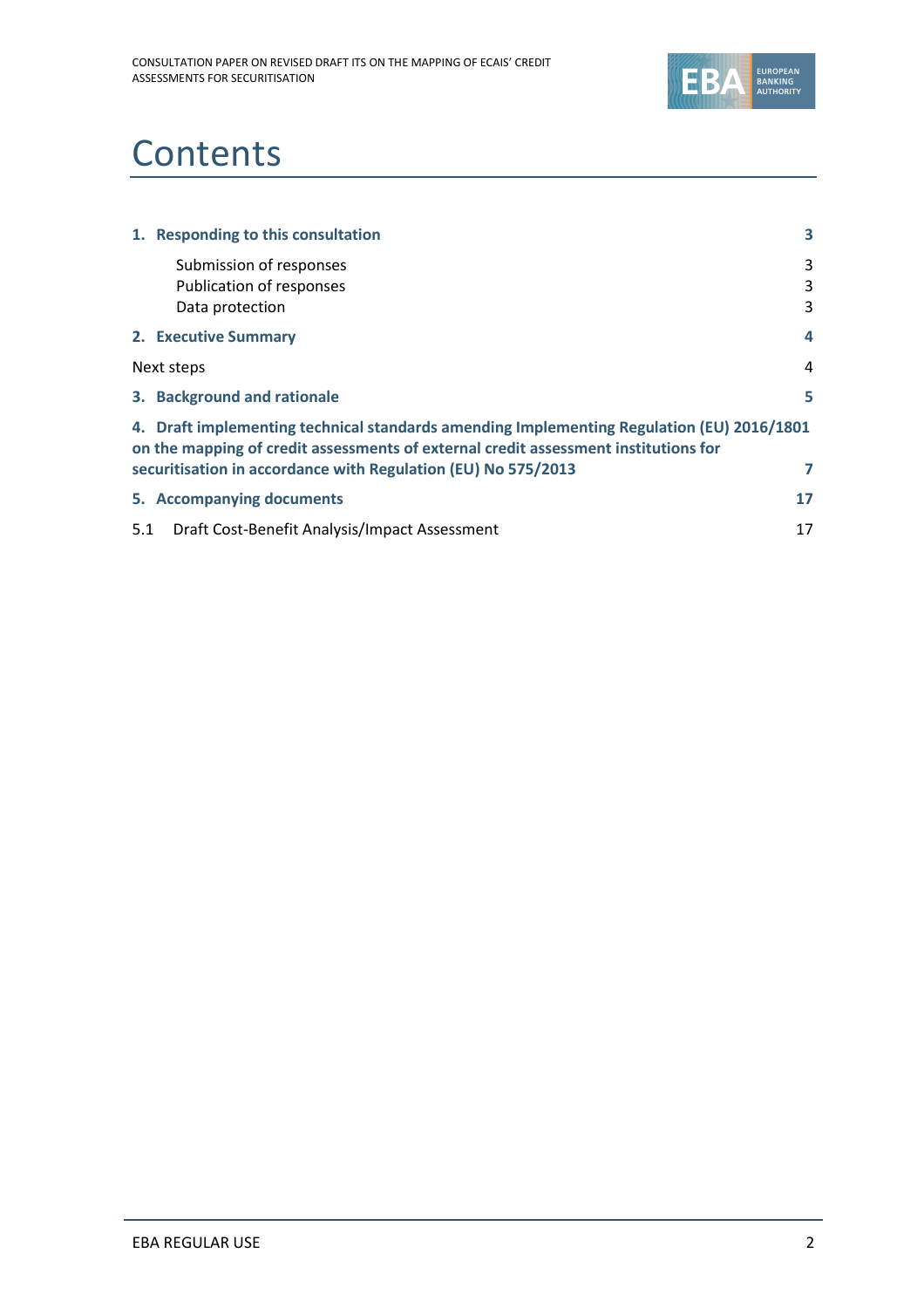

# 1. Responding to this consultation

The EBA invites comments on all proposals put forward in this paper.

Comments are most helpful if they:

- respond to the question stated;
- **■** indicate the specific point to which a comment relates;
- contain a clear rationale;
- **Provide evidence to support the views expressed/ rationale proposed; and**
- describe any alternative regulatory choices the EBA should consider.

### **Submission of responses**

To submit your comments, click on the 'send your comments' button on the consultation page by 31 January 2022. Please note that comments submitted after this deadline, or submitted via other means may not be processed.

### **Publication of responses**

Please clearly indicate in the consultation form if you wish your comments to be disclosed or to be treated as confidential. A confidential response may be requested from us in accordance with the EBA's rules on public access to documents. We may consult you if we receive such a request. Any decision we make not to disclose the response is reviewable by the EBA's Board of Appeal and the European Ombudsman.

#### **Data protection**

The protection of individuals with regard to the processing of personal data by the EBA is based on Regulation (EU) 1725/2018 of the European Parliament and of the Council of 23 October 2018. Further information on data protection can be found under the [Legal notice section](http://eba.europa.eu/legal-notice) of the EBA website.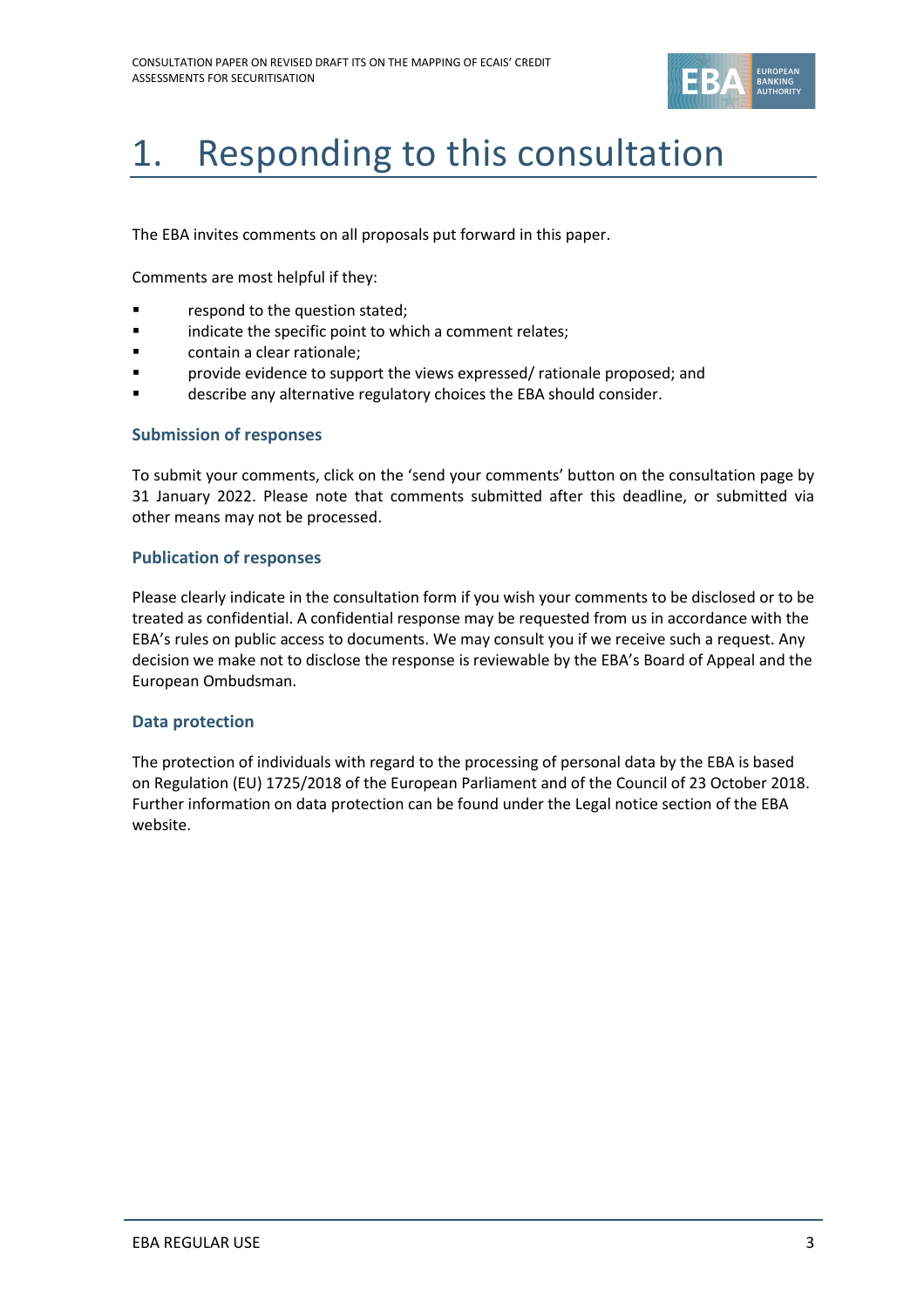

# 2. Executive Summary

Regulation (EU) 2017/2401 of 12 December 2017 (the new Securitisation Framework) entered into force on 1 January 2019 and amended Chapter 5 of Regulation (EU) No 575/2013 (CRR)<sup>1</sup>, aiming, *inter alia*, to reduce the mechanistic reliance on external credit ratings. Following the amendments, a hierarchy of approaches was set out to calculate capital requirements for positions in a securitisation, whereby institutions using the Securitisation External Ratings Based Approach (SEC-ERBA) shall calculate risk-weighted exposure amounts based on Credit Quality Steps (CQS) set out in CRR Article 263 and CRR Article 264. The amended Regulation reflects 18 CQSs for long-term external credit assessments, which introduces enhanced granularity and risk sensitivity, while previously 12 CQS were considered for the Ratings Based Method, and 5 for the Standardised Approach.

Commission Implementing Regulation (EU) 2016/1801 of 7 October 2016<sup>2</sup> specifies the mapping tables correspondence with the CQS set out in Chapter 5 of Part Three, Title II of the CRR, as applicable before 1 January 2019. The CRR amendments brought by the new Securitisation Framework make it necessary to update the Implementing Regulation on ECAIs mapping for securitisation positions accordingly.

Further, Article 270e of the CRR states that 'mappings' should be specified for all ECAIs, which are defined according to point (98) of CRR Article 4(1) as Credit Rating Agencies (CRAs) registered or certified in accordance with the CRA Regulation<sup>3</sup> or a central bank issuing credit ratings that are exempt from the application of the CRA Regulation. Since the draft ITS on ECAIs' mapping of securitisation positions was developed, one additional CRA has been established in the EU with methodologies and processes in place for producing credit assessments for securitisation instruments, while two existing ECAIs have extended their credit assessments to cover securitisations. Finally, ESMA has withdrawn the registration of a CRA that was previously reflected in the mapping tables. The mapping tables are to be updated to reflect these changes accordingly.

Individual mapping reports are also published on the EBA website to enhance transparency.

## Next steps

This consultation is issued over a one-month period. The final ITS will be subsequently submitted to the Commission for endorsement before being published in the Official Journal of the European Union.

<sup>&</sup>lt;sup>1</sup> Regulation (EU) 2017/2401 of 12 December 2017 amending Regulation (EU) No 575/2013 on prudential requirements

for credit institutions and investment firms.<br><sup>2</sup> Commission Implementing Regulation (EU) 2016/1801 of 11 October 2016 laying down implementing technical standards with regard to the mapping of credit assessments of external credit assessment institutions for securitisation in accordance with Regulation (EU) No 575/2013 of the European Parliament and of the Council (OJ L 275, 12.10.2016, p. 27).

<sup>&</sup>lt;sup>3</sup> Regulation (EC) No 1060/2009 of 16 September 2009 on credit rating agencies (OJ L 302, 17.11.2009, p. 1-33). [http://eur-lex.europa.eu/legal-content/EN/TXT/?uri=CELEX:02009R1060-20150621.](http://eur-lex.europa.eu/legal-content/EN/TXT/?uri=CELEX:02009R1060-20150621)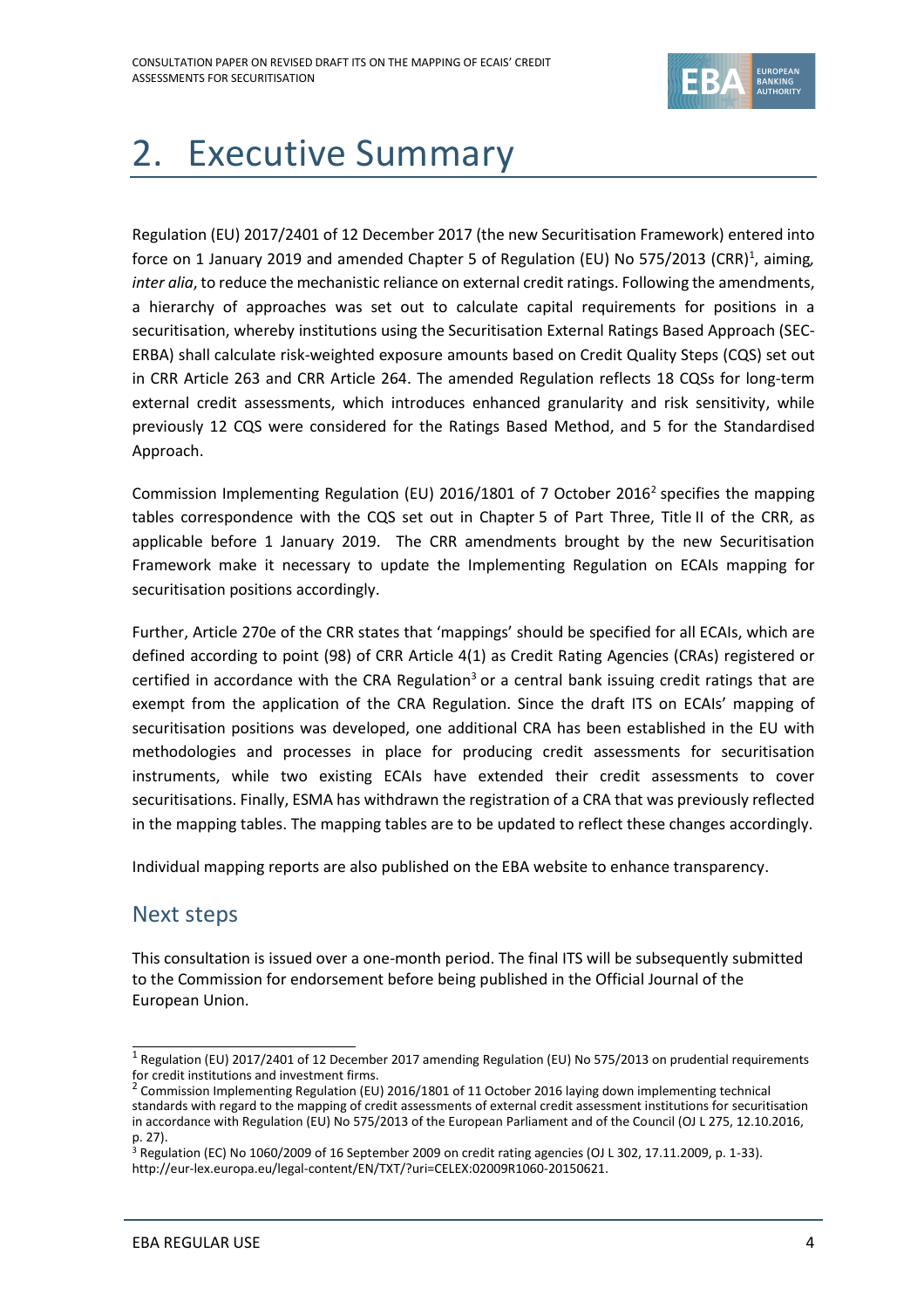

# 3. Background and rationale

- 1. Regulation (EU) 2017/2401 of 12 December 2017 (the new Securitisation Framework) amended Chapter 5 of Regulation (EU) No 575/2013 (CRR)<sup>4</sup>, aiming, *inter alia*, to reduce the mechanistic reliance on external credit ratings. Following the amendments, capital requirements for positions in a securitisation under the CRR should be subject to the same calculation methods for all institutions, following a hierarchy of approaches as set out in CRR Article 254. Institutions using the Securitisation External Ratings Based Approach (SEC-ERBA) in accordance with that article shall calculate risk-weighted exposure amounts based on the Credit Quality Steps (CQS) established in CRR Article 263 and CRR Article 264. The amended Regulation reflects 18 CQSs for long-term external credit assessments, which introduces enhanced granularity and risk sensitivity compared to the previous Regulation, where Chapter 5 of Part Three, Title II of the CRR considered 12 CQS for the Ratings Based Method, and 5 for the Standardised Approach.
- 2. Commission Implementing Regulation (EU) 2016/1801 of 7 October 2016<sup>5</sup> specifies the mapping tables correspondence, for securitisation positions subject to the Standardised Approach and the Ratings-Based Method, with the CQS set out in Chapter 5 of Part Three, Title II of the CRR. The CRR amendments brought by the new Securitisation Framework make it necessary to update the mapping tables accordingly.
- 3. Further, according to Article 270e of the CRR, 'mappings' should be specified for all ECAIs, which are defined according to point (98) of CRR Article 4(1) as Credit Rating Agencies (CRAs) registered or certified in accordance with the CRA Regulation<sup>6, 7</sup> or a central bank issuing credit ratings that are exempt from the application of the CRA Regulation. Since the draft ITS on ECAIs' mapping of securitisation positions was developed, one additional CRA has been established in the EU with methodologies and processes in place for producing credit assessments for securitisation instruments, two existing ECAIs have extended their credit assessments to cover securitisations, while ESMA has withdrawn the registration of a CRA that was previously reflected in the mapping tables.
- 4. Implementing Regulation (EU) 2016/1801 will therefore need to be amended accordingly. The following changes should be made:

<sup>&</sup>lt;sup>4</sup> Regulation (EU) 2017/2401 of 12 December 2017 amending Regulation (EU) No 575/2013 on prudential requirements for credit institutions and investment firms.

<sup>&</sup>lt;sup>5</sup> Commission Implementing Regulation (EU) 2016/1801 of 11 October 2016 laying down implementing technical standards with regard to the mapping of credit assessments of external credit assessment institutions for securitisation in accordance with Regulation (EU) No 575/2013 of the European Parliament and of the Council (OJ L 275, 12.10.2016, p. 27)

 $6$  Regulation (EC) No 1060/2009 of 16 September 2009 on credit rating agencies (OJ L 302, 17.11.2009, p. 1-33). [http://eur-lex.europa.eu/legal-content/EN/TXT/?uri=CELEX:02009R1060-20150621.](http://eur-lex.europa.eu/legal-content/EN/TXT/?uri=CELEX:02009R1060-20150621) 

<sup>7</sup> Please refer to the ESMA website for a list of CRAs registered or certified in accordance with the CRA Regulation. <https://www.esma.europa.eu/supervision/credit-rating-agencies/risk>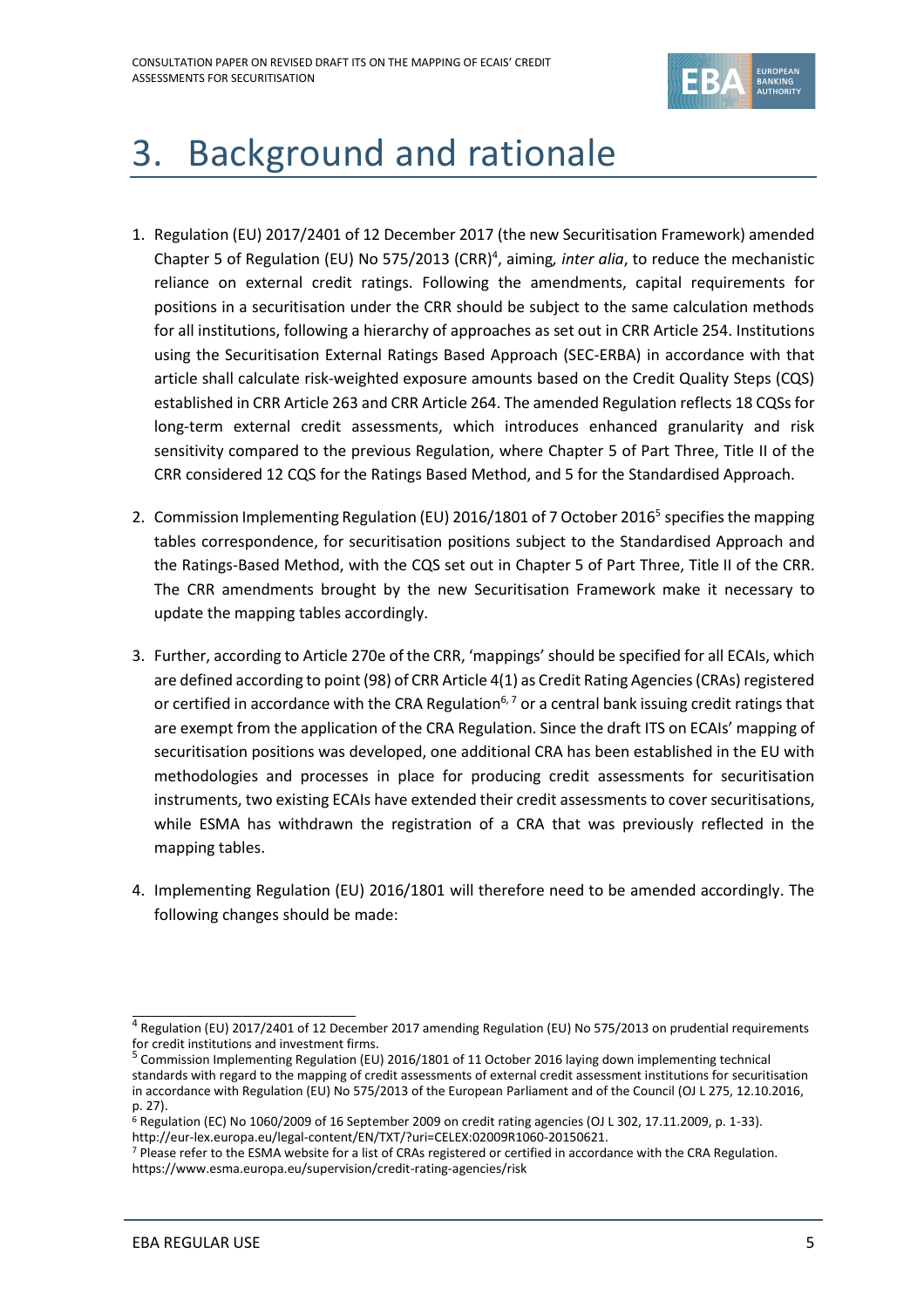

- References to the Securitisation External Ratings Based Approach (SEC-ERBA) are introduced, while those made to the Ratings Based Method, and to the Standardised Approach, are removed.
- The higher granularity of CQS for long-term credit assessments associated with the SEC-ERBA are reflected in the mapping table, displaying 18 CQSs.
- New mappings are introduced for:
	- o One ECAI that was established after the publication of the final draft ITS on ECAIs mapping for securitisation positions, and which has in place the methodologies and procedures to issue credit assessments for securitisation positions (HR Ratings de México, S.A. de C.V.)
	- o Two existing ECAIs that have extended their credit assessments to cover securitisation positions (A.M. Best (EU) Rating Services B.V. and ICAP S.A.)
- The references to the CRA that has lost ECAI status following their de-registration under the CRA Regulation (Feri EuroRating Services AG)<sup>8</sup> are being removed from the mapping tables.

Together with the revised draft ITS, individual mapping reports are also published on the EBA website.

<sup>&</sup>lt;sup>8</sup> esma71-99-376 feri eurorating services credit rating agency registration withdrawn.pdf (europa.eu)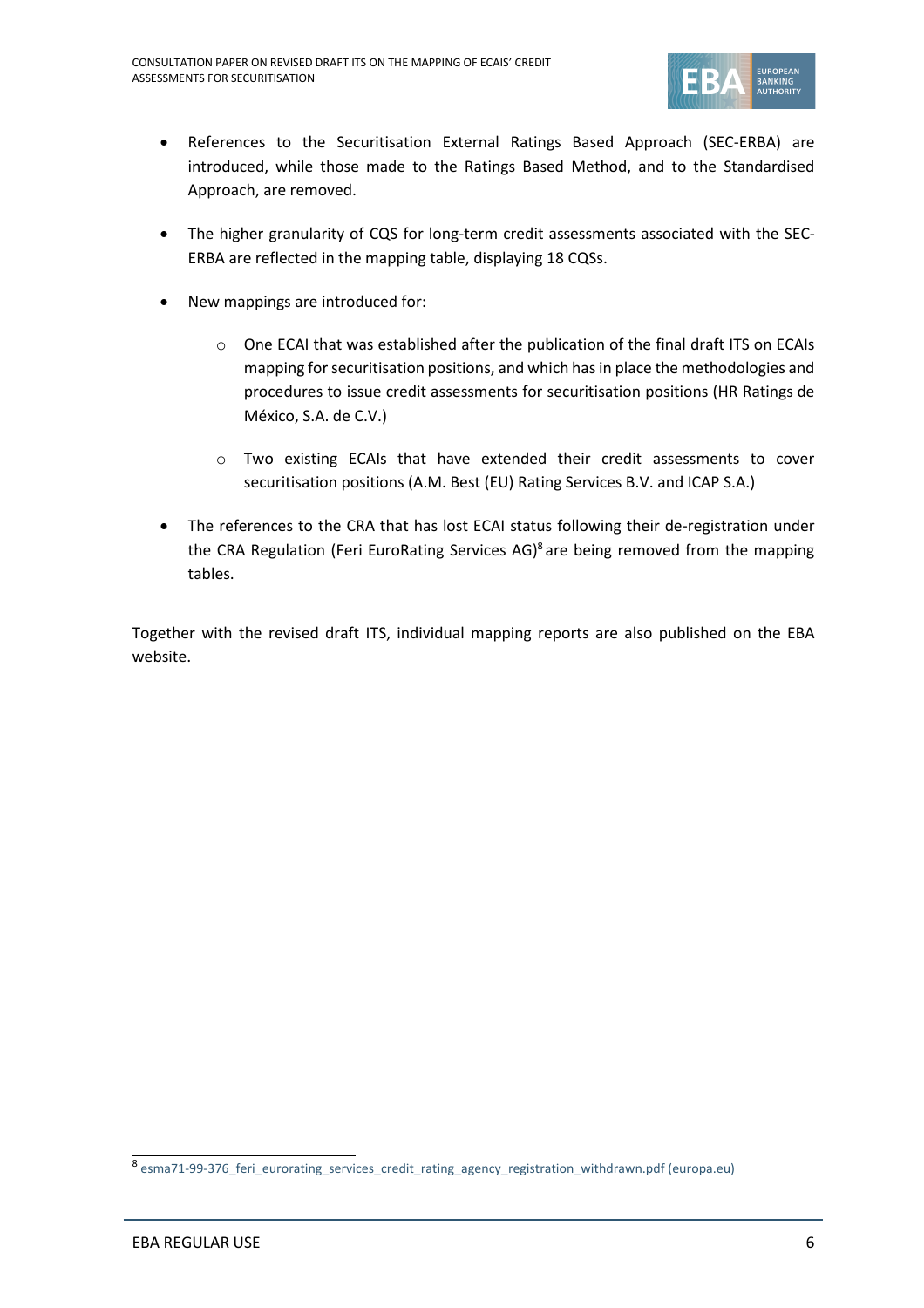

4. Draft implementing technical standards amending Implementing Regulation (EU) 2016/1801 on the mapping of credit assessments of external credit assessment institutions for securitisation in accordance with Regulation (EU) No 575/2013

In between the text of the draft ITS that follows, further explanations on specific aspects of the proposed text are occasionally provided, which either offer examples or provide the rationale behind a provision, or set out specific questions for the consultation process. Where this is the case, this explanatory text appears in a framed text box.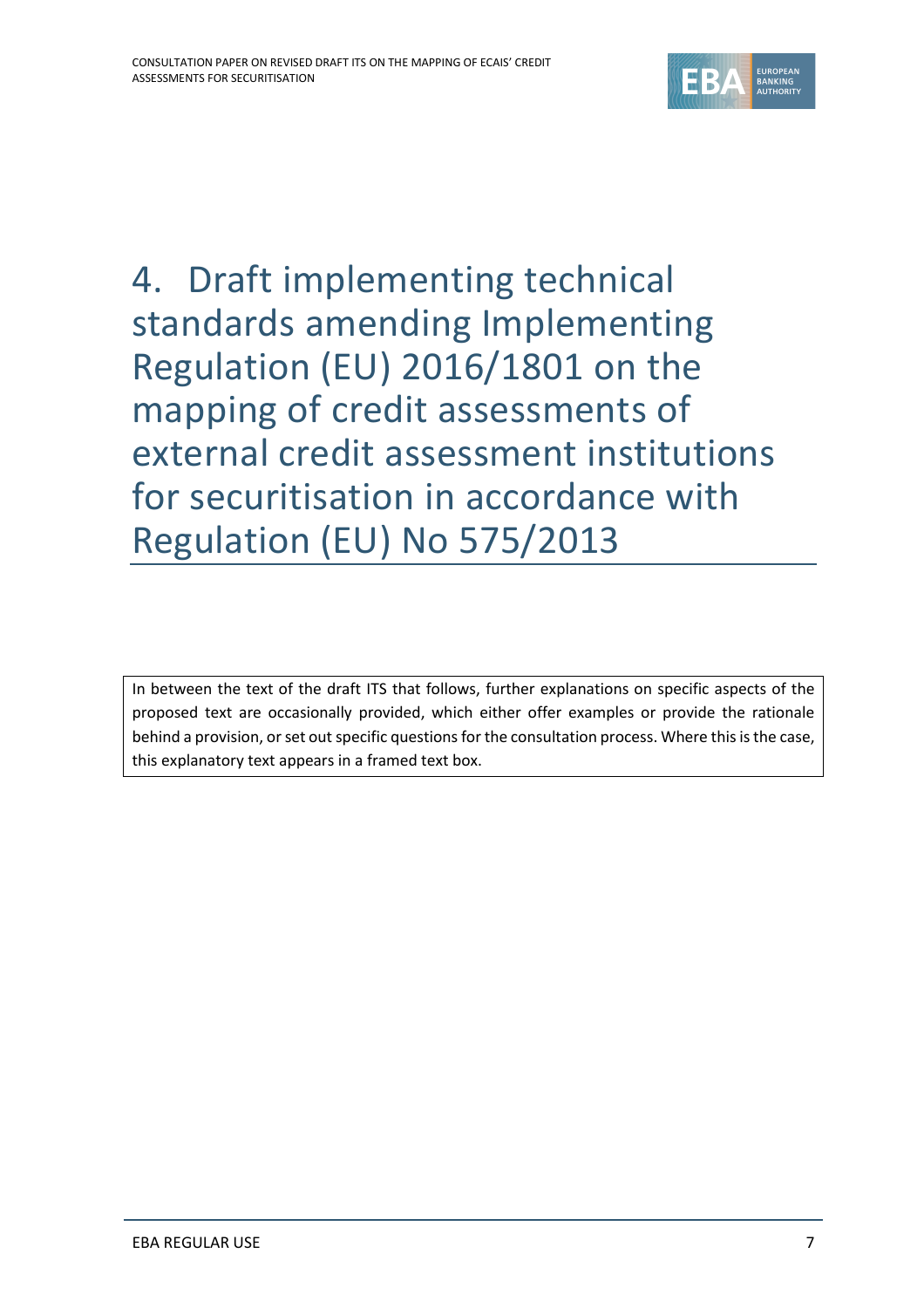

## **COMMISSION IMPLEMENTING REGULATION (EU) No …/… laying down implementing technical standards amending Implementing Regulation (EU) 2016/1801 as regards the mapping of credit assessments of external credit assessment institutions for securitisation in accordance with Regulation (EU) No 575/2013 of the European Parliament and of the Council**

## **of XXX**

## THE EUROPEAN COMMISSION,

Having regard to the Treaty on the Functioning of the European Union,

Having regard to Regulation (EU) No 575/2013 of the European Parliament and of the Council of 26 June 2013 on prudential requirements for credit institutions and investment firms and amending Regulation (EU) No 648/2012<sup>9</sup>, and in particular Article 270e, third subparagraph, thereof,

Whereas:

- (1) Commission Implementing Regulation (EU) 2016/1801 of 11 October 2016<sup>10</sup> specifies the mapping tables of the relevant credit assessments of all ECAIs to the credit quality steps set out in Chapter 5 of Title II of Part Three of Regulation (EU) No 575/2013.
- (2) Regulation (EU)  $2017/2401$  of 12 December  $2017<sup>11</sup>$  amended Regulation (EU) No 575/2013, thereby changing the available approaches making use of ECAI credit assessments and the number of credit quality steps set out in Chapter 5 of Title II of Part Three of Regulation (EU) No 575/2013. It is therefore necessary to update the mapping in Implementing Regulation (EU) 2016/1801 to reflect the new structure of credit quality steps set out in the Regulation (EU) No 575/2013, as amended.
- (3) Further, since the adoption of Implementing Regulation (EU) 2016/1801, two ECAIs have extended their credit assessments to cover securitisation instruments, resulting in new rating scales. It is therefore necessary to update the mappings of the ECAIs concerned also for this reason.
- (4) Furthermore, since the adoption of Implementing Regulation (EU) 2016/1801, one additional credit rating agency with methodologies and processes in place for producing credit assessments for securitisation instrument has been registered in accordance with Articles 14 to 18 of Regulation (EC) No 1060/2009 of the European Parliament and of the Council<sup>12</sup> while one ECAI for which Implementing Regulation (EU)  $2016/1801$ provided a mapping has been deregistered. As Article 270e of Regulation (EU) No 575/2013 requires the specification of mappings for all ECAIs, Implementing

<sup>9</sup> OJ L 176, 27.6.2013, p. 1.

<sup>&</sup>lt;sup>10</sup> Commission Implementing Regulation (EU) 2016/1801 of 11 October 2016 laying down implementing technical standards with regard to the mapping of credit assessments of external credit assessment institutions for securitisation in accordance with Regulation (EU) No 575/2013 of the European Parliament and of the Council (OJ L 275, 12.10.2016, p. 27).<br><sup>11</sup> Regulation (EU) 2017/2401 of 12 December 2017 amending Regulation (EU) No 575/2013 on prudential requiremen

credit institutions and investment firms.<br><sup>12</sup> Regulation (EC) No 1060/2009 of the European Parliament and of the Council of 16 September 2009 on credit rating agencies (OJ L 302, 17.11.2009, p. 1).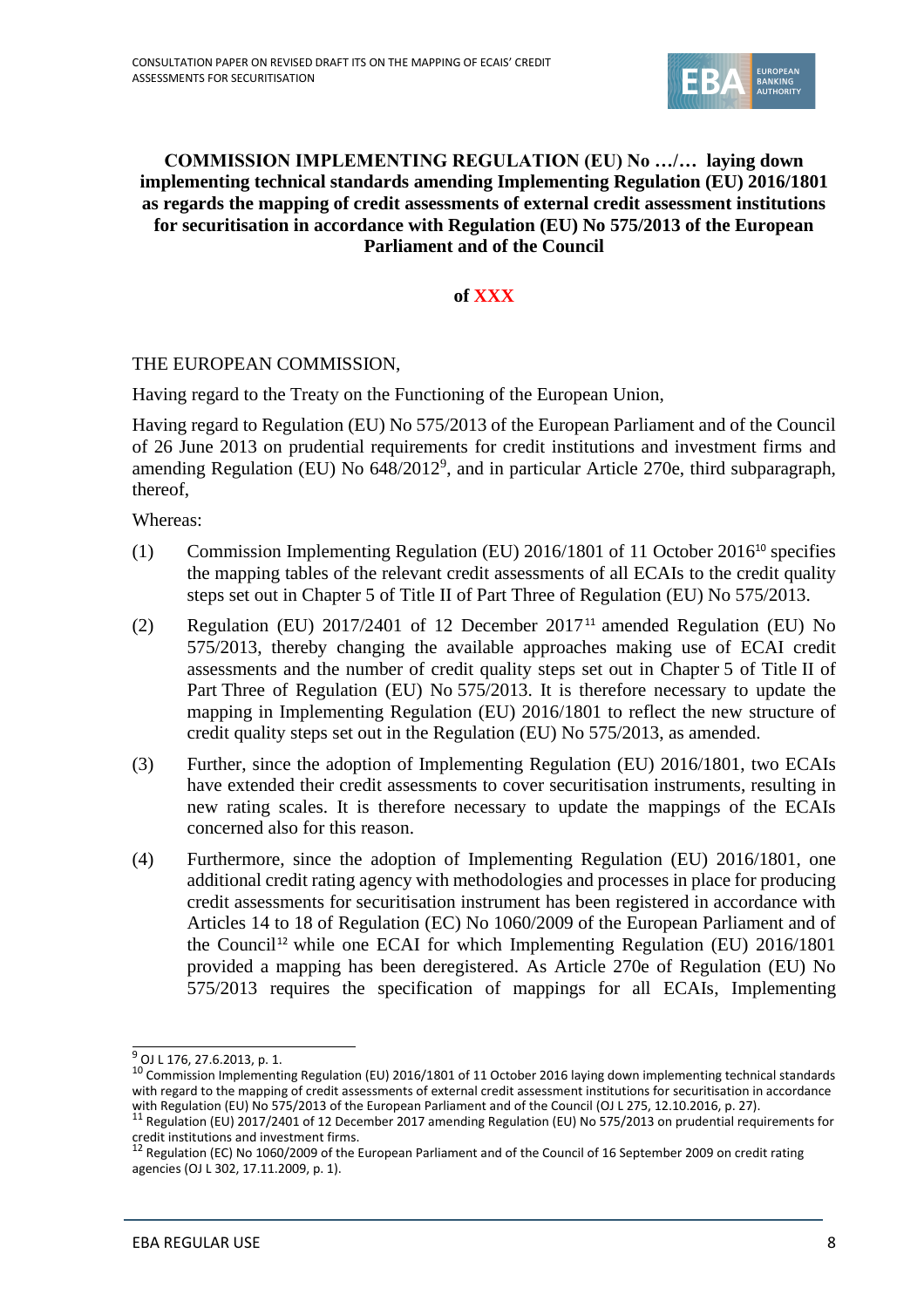

Regulation (EU) 2016/1801 should be amended to provide mappings for the newly registered ECAI, and to remove the mapping for the deregistered ECAI.

- (5) This Regulation is based on the draft implementing technical standards submitted to the Commission by the European Banking Authority to the Commission.
- (6) The European Banking Authority has conducted open public consultations on the draft implementing technical standards on which this Regulation is based, analysed the potential related costs and benefits and requested the advice of the Banking Stakeholder Group established in accordance with Article 37 of Regulation (EU) No 1093/2010 of the European Parliament and of the Council<sup>13</sup>;.
- (7) Implementing Regulation (EU) 2016/1801 should therefore be amended accordingly,

## HAS ADOPTED THIS REGULATION:

*Article 1 Amendments to Regulation (EU) 2016/1801*

Regulation (EU) 2016/1801 is amended as follows:

- (1) Article 1 is deleted.
- (2) Article 2 is replaced by the following:

'*Article 2*

*Mapping tables under the External Ratings Based Approach (SEC-ERBA)*

The correspondence of the rating categories of each ECAI for securitisation positions subject to the External Ratings Based Approach (SEC- ERBA) with the credit quality steps set out in Articles 263 and 264 of Regulation (EU) No 575/2013 is that set out in the Annex to this Regulation.'.

- (3) Annex I to Implementing Regulation (EU) 2016/1801 is deleted.
- (4) Annex II to Implementing Regulation (EU) 2016/1801 is replaced by the text set out in the Annex to this Regulation.

## *Article 2*

This Regulation shall enter into force on the twentieth day following that of its publication in the *Official Journal of the European Union*.

This Regulation shall be binding in its entirety and directly applicable in all Member States.

Done at Brussels,

 $\frac{13}{13}$  Regulation (EU) No 1093/2010 of the European Parliament and of the Council of 24 November 2010 establishing a European Supervisory Authority (European Banking Authority), amending Decision No 716/2009/EC and repealing Commission Decision 2009/78/EC(OJ L 331, 15.12.2010, p. 12).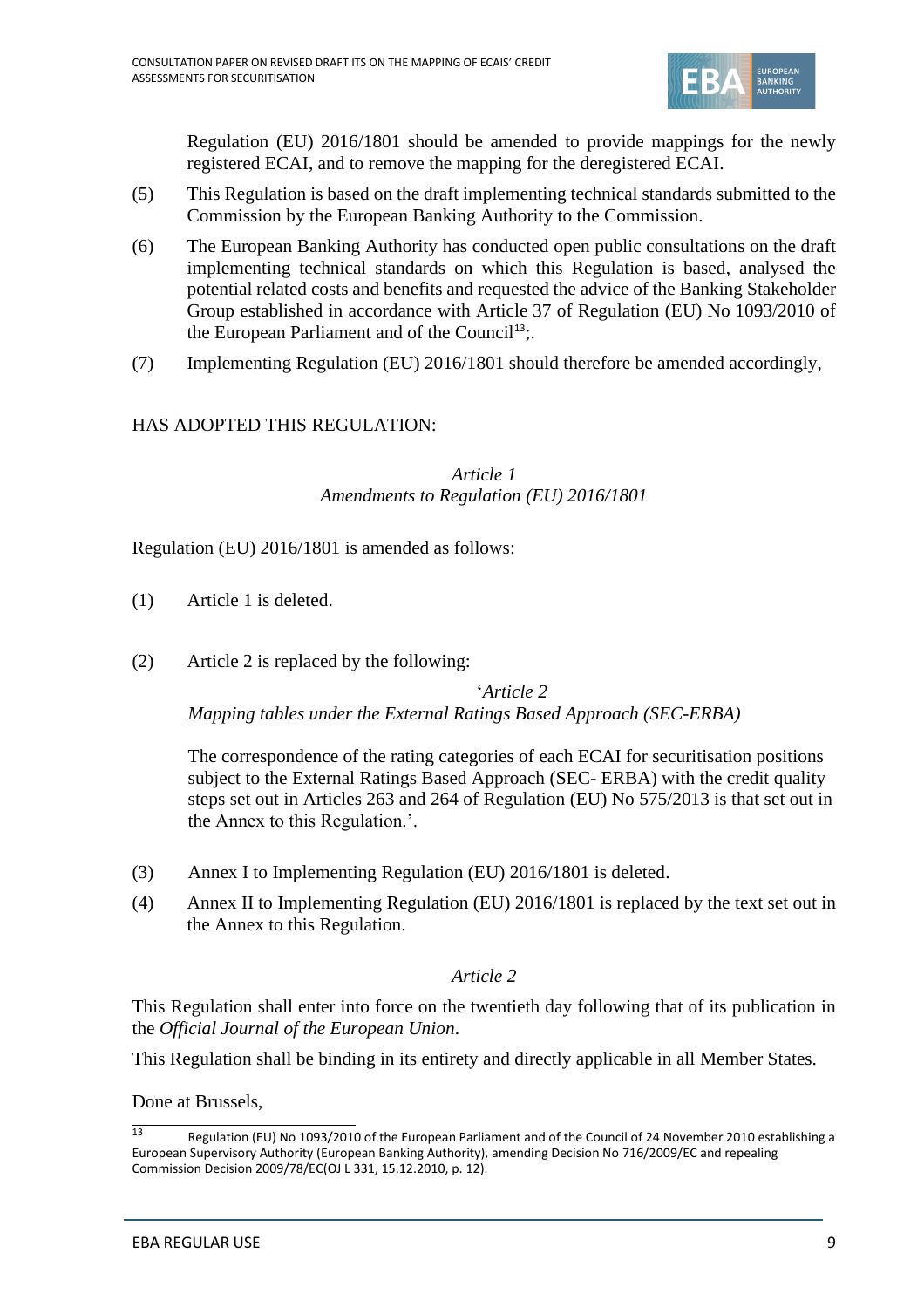

*For the Commission The President*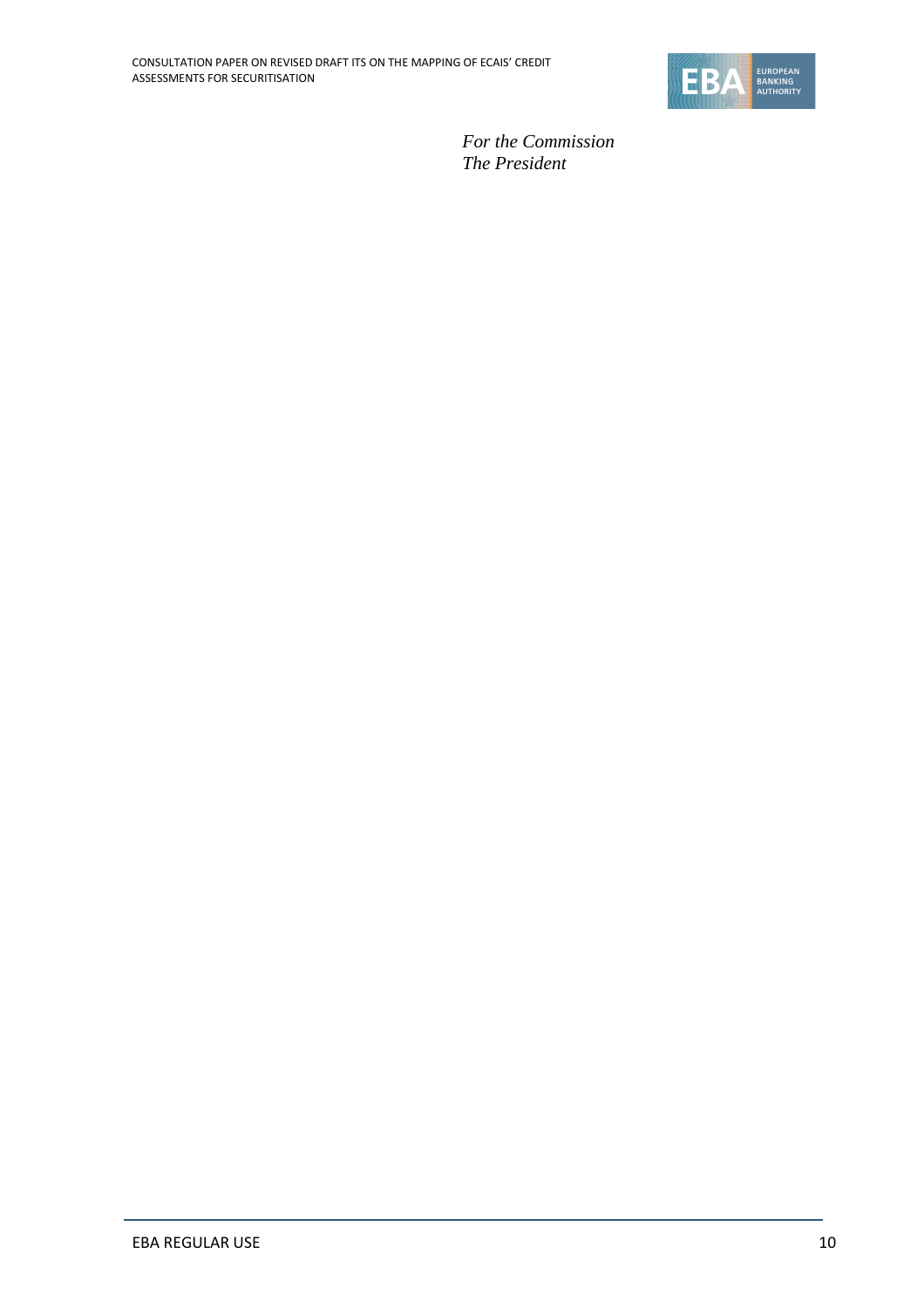

## **ANNEX '***ANNEX*

## *Mapping tables for the purposes of Article 1*

| CQS | $\mathbf{1}$                     | $\boldsymbol{2}$ | $\mathbf{3}$                             | $\overline{\mathbf{4}}$ | 5         | 6        | $\overline{7}$  | $\bf{8}$    | $\boldsymbol{9}$ | 10           | 11         | 12        | 13        | 14        | 15                    | 16       | 17                                                              | All<br>other               |
|-----|----------------------------------|------------------|------------------------------------------|-------------------------|-----------|----------|-----------------|-------------|------------------|--------------|------------|-----------|-----------|-----------|-----------------------|----------|-----------------------------------------------------------------|----------------------------|
|     |                                  |                  | A.M. Best (EU) Rating Services B.V.      |                         |           |          |                 |             |                  |              |            |           |           |           |                       |          |                                                                 |                            |
|     |                                  |                  | Long-term issue credit rating scale      |                         |           |          |                 |             |                  |              |            |           |           |           |                       |          |                                                                 |                            |
|     | aaa(sf)                          | $aa+(sf)$        | aa(sf)                                   | $aa-(sf)$               | $a+(sf)$  | a(sf)    | $a-(sf)$        | $bbb+(sf)$  | bbb(sf)          | $bbb-(sf)$   | $bb+(sf)$  | bb(sf)    | $bb-(sf)$ | $b+(sf)$  | b(sf)                 | $b-(sf)$ | $ccc+(sf)$ .<br>ccc(sf)<br>$ccc$ -(sf)                          | Below<br>$ccc$ -(sf)       |
|     | Short-term issue rating scale    |                  |                                          |                         |           |          |                 |             |                  |              |            |           |           |           |                       |          |                                                                 |                            |
|     | $AMB-1+(sf),$<br>AMB-1(sf)       |                  | $AMB-2(sf)$ $AMB-3(sf)$                  |                         |           |          |                 |             |                  |              |            |           |           |           |                       |          |                                                                 | Below<br>$AMB-3(sf)$       |
|     | ARC Ratings S.A.                 |                  |                                          |                         |           |          |                 |             |                  |              |            |           |           |           |                       |          |                                                                 |                            |
|     |                                  |                  | Medium- and long-term issue rating scale |                         |           |          |                 |             |                  |              |            |           |           |           |                       |          |                                                                 |                            |
|     | $AAA_{SF}$                       | $AA+_{SF}$       | $AA_{SF}$                                | $AA$ - $SF$             | $A+_{SF}$ | $A_{SF}$ | $A_{\text{S}F}$ | $BBB+_{SF}$ | $BBB_{SF}$       | $BBB$ - $SF$ | $BB+_{SF}$ | $BB_{SF}$ | $BB$ -sf  | $B+_{SF}$ | $\mathbf{B}_{\rm SF}$ | $B$ -sf  | $CCC+_{SF}$<br>$\mathrm{CCC}_{\mathrm{SF}},$<br>$\text{CCC-sr}$ | Below<br>CCC <sub>SF</sub> |
|     | Short-term issue rating scale    |                  |                                          |                         |           |          |                 |             |                  |              |            |           |           |           |                       |          |                                                                 |                            |
|     | $A-1+_{SF}$ ,<br>A-1 $_{\rm SF}$ | $A-2_{SF}$       | $A-3_{SF}$                               |                         |           |          |                 |             |                  |              |            |           |           |           |                       |          |                                                                 | Below<br>$A-3_{SF}$        |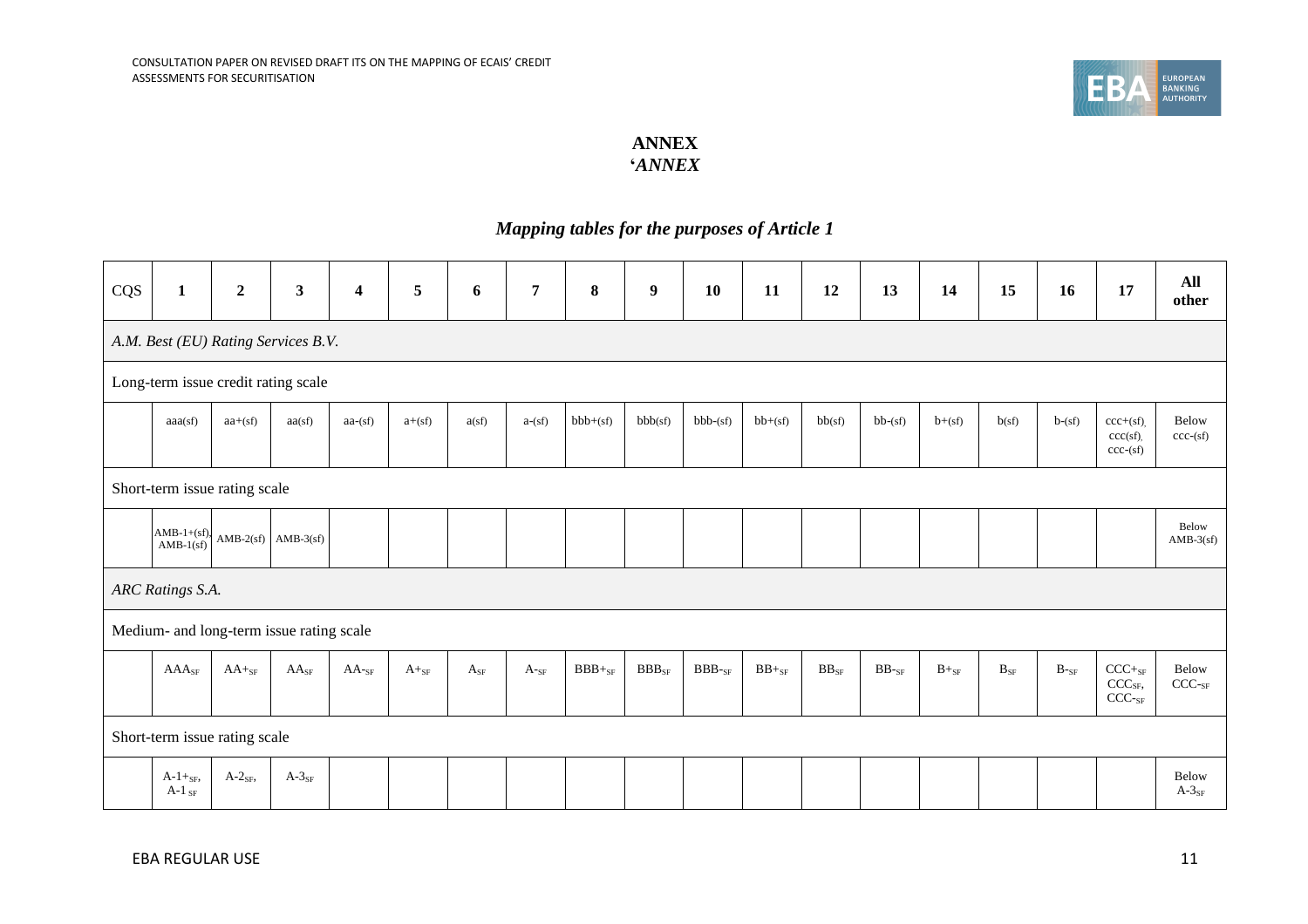

| CQS | $\mathbf{1}$                                                | $\overline{2}$                                           | $\mathbf{3}$                                      | $\overline{\mathbf{4}}$ | 5                | 6            | 7                  | 8                  | $\boldsymbol{9}$  | 10                    | 11                       | 12               | 13                 | 14                           | 15         | 16                     | 17                                                              | All<br>other                          |
|-----|-------------------------------------------------------------|----------------------------------------------------------|---------------------------------------------------|-------------------------|------------------|--------------|--------------------|--------------------|-------------------|-----------------------|--------------------------|------------------|--------------------|------------------------------|------------|------------------------|-----------------------------------------------------------------|---------------------------------------|
|     | Axesor Risk Management S.L.                                 |                                                          |                                                   |                         |                  |              |                    |                    |                   |                       |                          |                  |                    |                              |            |                        |                                                                 |                                       |
|     |                                                             |                                                          | Long-term structured finance credit rating scale  |                         |                  |              |                    |                    |                   |                       |                          |                  |                    |                              |            |                        |                                                                 |                                       |
|     | $AAA$ <sub>(sf)</sub>                                       | $AA +_{(sf)}$                                            | $AA_{(sf)}$                                       | $AA$ -(sf)              | $A+_{(sf)}$      | $A_{(sf)}$   | $A_{\text{-(sf)}}$ | $BBB+_{(sf)}$      | $BBB_{(sf)}$      | $BBB$ -(sf)           | $BB+_{(sf)}$             | $BB_{(sf)}$      | $BB$ -(sf)         | $B+_{(sf)}$                  | $B_{(sf)}$ | $B_{\text{-}(sf)}$     | $CCC+_{(sf)}$<br>$CCC_{(sf)}$<br>$CCC_{\text{csf}}$             | Below<br>CCC <sub>cf</sub>            |
|     | Creditreform Rating AG                                      |                                                          |                                                   |                         |                  |              |                    |                    |                   |                       |                          |                  |                    |                              |            |                        |                                                                 |                                       |
|     | Long-term credit rating scale                               |                                                          |                                                   |                         |                  |              |                    |                    |                   |                       |                          |                  |                    |                              |            |                        |                                                                 |                                       |
|     | AAA <sub>sf</sub>                                           | $AA +sf$                                                 | AA <sub>sf</sub>                                  | $AA$ -sf                | $A+_{sf}$        | $A_{\rm sf}$ | $A_{\text{Sf}}$    | $BBB +sf$          | BBB <sub>sf</sub> | $BBB-sf$              | $\rm BB +_{S f}$         | BB <sub>sf</sub> | $\rm BB\text{-}sf$ | $\mathrm{B} +_{\mathrm{sf}}$ | $B_{sf}$   | $B-sf$                 | CCC <sub>sf</sub>                                               | Below<br>$\mathrm{CCC}_{\mathrm{sf}}$ |
|     | <b>DBRS Ratings GmbH</b>                                    |                                                          |                                                   |                         |                  |              |                    |                    |                   |                       |                          |                  |                    |                              |            |                        |                                                                 |                                       |
|     |                                                             |                                                          | Long-term obligations rating scale                |                         |                  |              |                    |                    |                   |                       |                          |                  |                    |                              |            |                        |                                                                 |                                       |
|     | $AAA$ (sf)                                                  | $AA$ (high)(sf)                                          | $AA$ (sf)                                         | $AA_{(low)(sf)}$        | $A_{(high)(sf)}$ | $A_{(sf)}$   | $A_{(low)(sf)}$    | $BBB_{(high)(sf)}$ | BBB(sf)           | $BBB_{\rm (low)(sf)}$ | $BB_{\text{(high)(sf)}}$ | BB(sf)           | $BB$ (low)(sf)     | $B_{(high)(sf)}$             | $B_{(sf)}$ | $B_{\text{(low)(sf)}}$ | CCC <sub>(high)(sf)</sub><br>$CCC_{(sf)},$<br>$CCC_{(low)(sf)}$ | Below<br>$CCC_{\text{(low)(sf)}}$     |
|     |                                                             |                                                          | Commercial paper and short-term debt rating scale |                         |                  |              |                    |                    |                   |                       |                          |                  |                    |                              |            |                        |                                                                 |                                       |
|     | $R-1$ (high)(sf),<br>$R-1$ (middle)(sf),<br>$R-1$ (low)(sf) | $R-2$ (high)(sf),<br>R-2(middle)(sf),<br>$R-2$ (low)(sf) | $R-3$ <sub>(sf)</sub>                             |                         |                  |              |                    |                    |                   |                       |                          |                  |                    |                              |            |                        |                                                                 | Below R- $3_{\text{(sf)}}$            |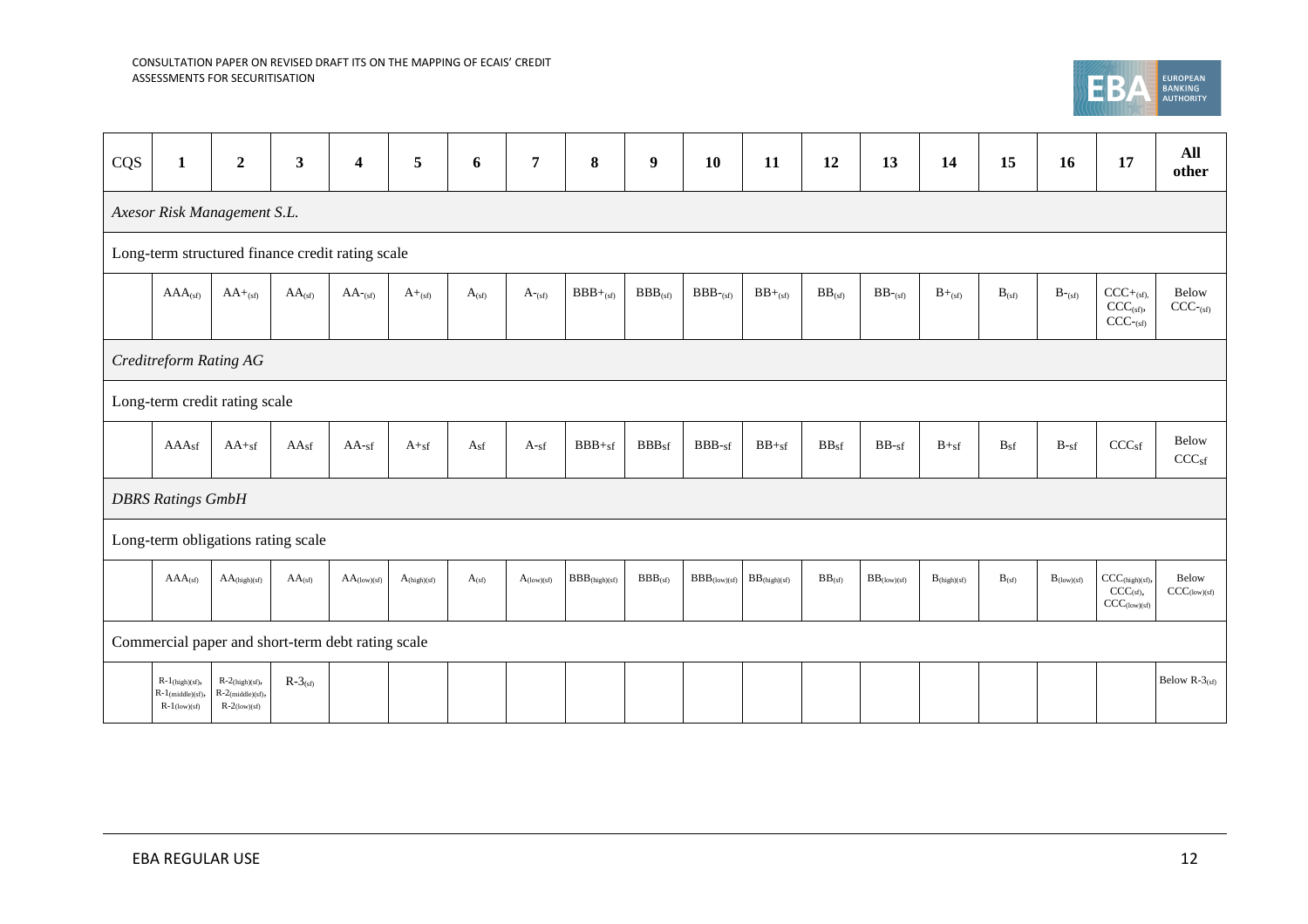

| CQS       | $\mathbf{1}$                       | $\boldsymbol{2}$ | $\mathbf{3}$     | $\overline{\mathbf{4}}$ | 5              | 6           | $\overline{7}$  | $\bf{8}$        | 9             | <b>10</b>                     | 11              | 12           | 13            | 14             | 15       | 16              | 17                                                  | All<br>other               |
|-----------|------------------------------------|------------------|------------------|-------------------------|----------------|-------------|-----------------|-----------------|---------------|-------------------------------|-----------------|--------------|---------------|----------------|----------|-----------------|-----------------------------------------------------|----------------------------|
|           | Fitch Ratings Ireland Limited      |                  |                  |                         |                |             |                 |                 |               |                               |                 |              |               |                |          |                 |                                                     |                            |
|           | Long-term rating scale             |                  |                  |                         |                |             |                 |                 |               |                               |                 |              |               |                |          |                 |                                                     |                            |
|           | $AAA_{SF}$                         | $AA+_{SF}$       | AA <sub>SF</sub> | $AA$ -sf                | $A+_{SF}$      | $A_{SF}$    | $A$ -sf         | $BBB+_{SF}$     | $BBB_{SF}$    | $\rm{BBB}\mbox{-} \rm{_{SF}}$ | $BB +_{SF}$     | $BB_{SF}$    | $BB$ -sf      | $B+_{SF}$      | $B_{SF}$ | $B$ -sf         | $CCC_{SF}$                                          | Below<br>CCC <sub>SF</sub> |
|           | Short-term rating scale            |                  |                  |                         |                |             |                 |                 |               |                               |                 |              |               |                |          |                 |                                                     |                            |
|           | $F1+_{SF}$<br>$F1_{SF}$            | $F2_{SF}$        | $F3_{SF}$        |                         |                |             |                 |                 |               |                               |                 |              |               |                |          |                 |                                                     | Below F3 <sub>SF</sub>     |
|           | HR Ratings de México, S.A. de C.V. |                  |                  |                         |                |             |                 |                 |               |                               |                 |              |               |                |          |                 |                                                     |                            |
|           | Long-term credit rating scale      |                  |                  |                         |                |             |                 |                 |               |                               |                 |              |               |                |          |                 |                                                     |                            |
|           | HR AAA<br>(E)                      | HR AA+<br>(E)    | HR AA<br>(E)     | HR AA-<br>(E)           | $HR A+$<br>(E) | HR A<br>(E) | HR A-<br>(E)    | HR BBB+<br>(E)  | HR BBB<br>(E) | $\rm{HR}$<br>BBB-(E)          | $HR BB+$<br>(E) | HR BB<br>(E) | HR BB-<br>(E) | $HR B+$<br>(E) | HR B(E)  | HR $B-(E)$      | $HR C+ (E)$                                         | Below<br>$HR C+ (E)$       |
| ICAP S.A. |                                    |                  |                  |                         |                |             |                 |                 |               |                               |                 |              |               |                |          |                 |                                                     |                            |
|           | Global credit rating scale         |                  |                  |                         |                |             |                 |                 |               |                               |                 |              |               |                |          |                 |                                                     |                            |
|           | $AAA_{SE}$<br>$AAA-SF$             | $AA+_{SF}$       | $AA_{SF}$        | $AA$ - $_{SF}$          | $A+_{SF}$      | $A_{SF}$    | $A_{\text{S}F}$ | $\rm BBB+_{SF}$ | $BBB_{SF}$    | $BBB$ - $SF$                  | $BB +_{SF}$     | $BB_{SF}$    | $BB$ - $SF$   | $B+_{SF}$      | $B_{SF}$ | $B_{\text{S}F}$ | $CCC+_{SF}$<br>CCC <sub>SF</sub><br>$\text{CCC-sr}$ | Below<br>CCC <sub>SF</sub> |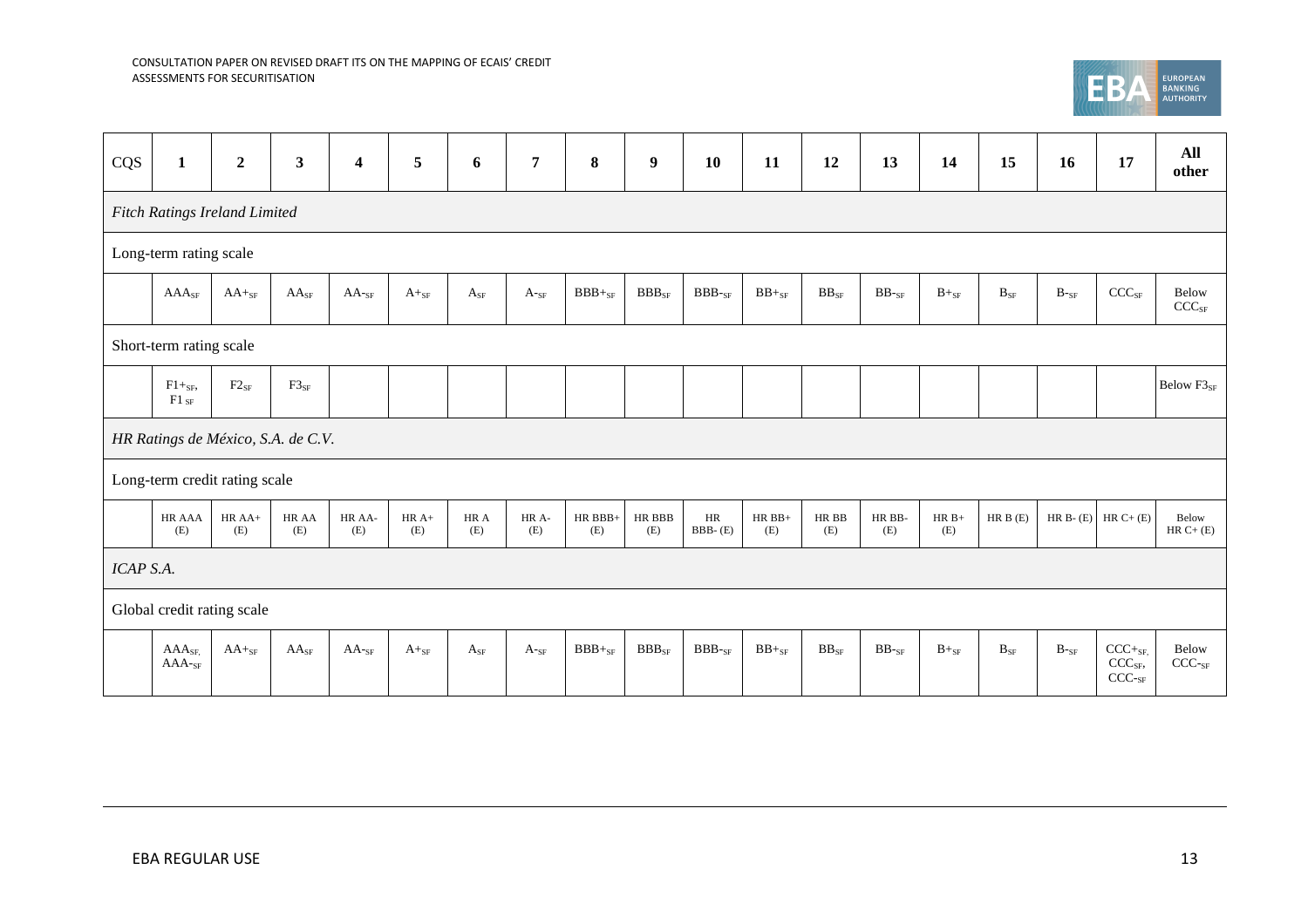

| CQS | $\mathbf{1}$                   | $\boldsymbol{2}$ | $\overline{\mathbf{3}}$                 | $\overline{\mathbf{4}}$ | 5           | 6          | $\overline{7}$     | 8             | $\boldsymbol{9}$ | 10          | 11           | 12          | 13            | 14          | 15          | 16                 | 17                                          | All<br>other                    |
|-----|--------------------------------|------------------|-----------------------------------------|-------------------------|-------------|------------|--------------------|---------------|------------------|-------------|--------------|-------------|---------------|-------------|-------------|--------------------|---------------------------------------------|---------------------------------|
|     | Japan Credit Rating Agency Ltd |                  |                                         |                         |             |            |                    |               |                  |             |              |             |               |             |             |                    |                                             |                                 |
|     | Long-term issue rating scale   |                  |                                         |                         |             |            |                    |               |                  |             |              |             |               |             |             |                    |                                             |                                 |
|     | AAA                            | $AA+$            | AA                                      | $AA-$                   | $A+$        | A          | $A-$               | $BBB+$        | <b>BBB</b>       | BBB-        | $BB+$        | $_{\rm BB}$ | $_{\rm BB}$ . | $B+$        | $\mathbf B$ | $B-$               | $\ensuremath{\textup{CCC}}\xspace$          | Below<br>CCC                    |
|     | Short-term issue rating scale  |                  |                                         |                         |             |            |                    |               |                  |             |              |             |               |             |             |                    |                                             |                                 |
|     | $J-1+, J-1$                    | $J-2$            | $J-3$                                   |                         |             |            |                    |               |                  |             |              |             |               |             |             |                    |                                             | Below J-3                       |
|     |                                |                  | Kroll Bond Rating Agency Europe Limited |                         |             |            |                    |               |                  |             |              |             |               |             |             |                    |                                             |                                 |
|     | Long-term credit rating scale  |                  |                                         |                         |             |            |                    |               |                  |             |              |             |               |             |             |                    |                                             |                                 |
|     | $AAA_{(sf)}$                   | $AA+_{(sf)}$     | $AA_{(sf)}$                             | $AA$ - $_{(sf)}$        | $A+_{(sf)}$ | $A_{(sf)}$ | $A_{\text{r}}(sf)$ | $BBB+_{(sf)}$ | $BBB_{(sf)}$     | $BBB$ -(sf) | $BB+_{(sf)}$ | $BB_{(sf)}$ | $BB$ - $(sf)$ | $B+_{(sf)}$ | $B_{(sf)}$  | $B_{\text{-(sf)}}$ | $CCC_{(sf)}$<br>$CCC(sf)$ ,<br>$CCC_{(sf)}$ | Below<br>$CCC_{\text{csf}}$     |
|     | Short-term credit rating scale |                  |                                         |                         |             |            |                    |               |                  |             |              |             |               |             |             |                    |                                             |                                 |
|     | $K1+_{(sf)}$<br>$K1_{(sf)}$    | $K2_{(sf)}$      | $K3_{\text{(sf)}}$                      |                         |             |            |                    |               |                  |             |              |             |               |             |             |                    |                                             | Below $\text{K3}_{(\text{sf})}$ |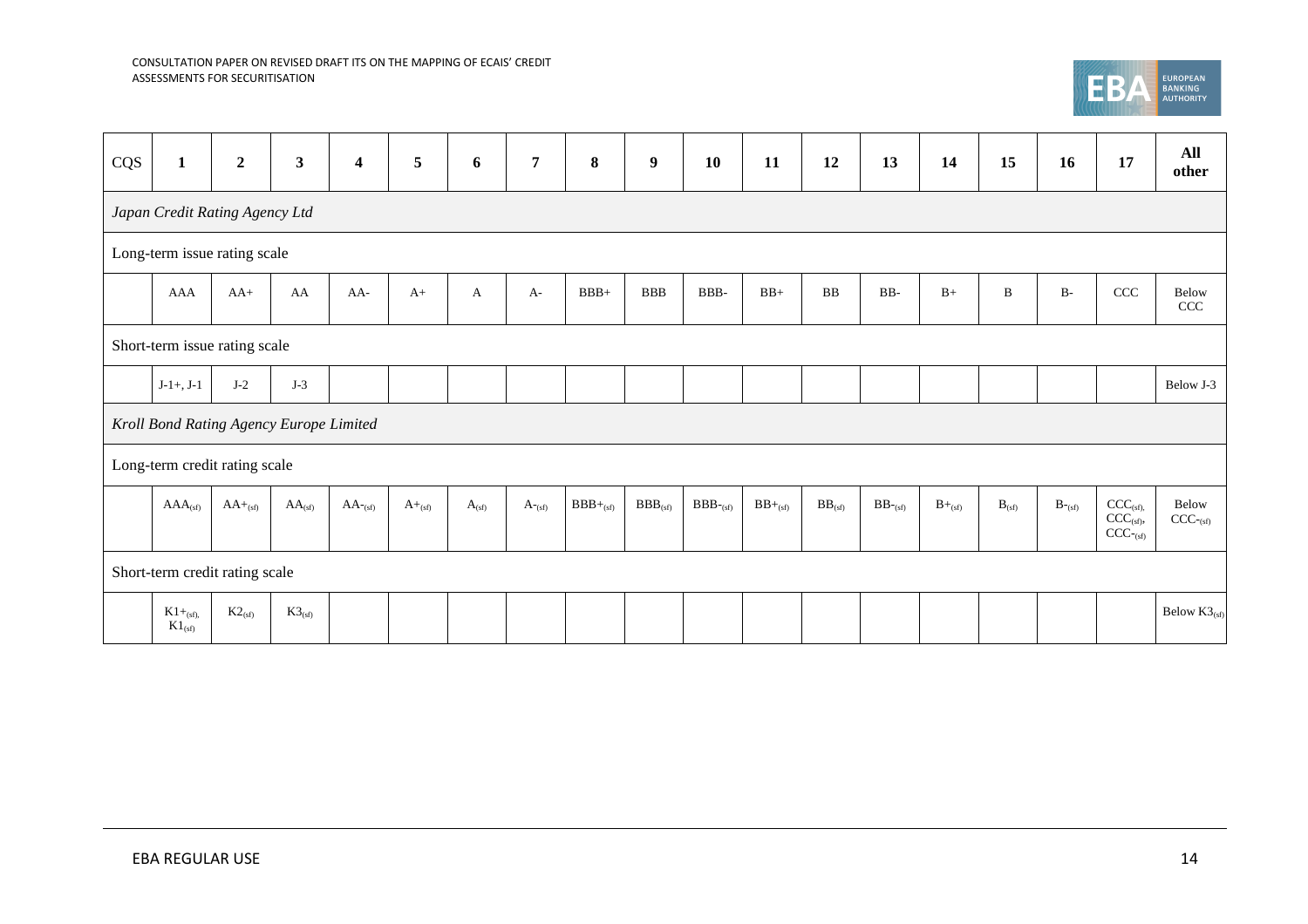

| CQS | $\mathbf{1}$              | $\boldsymbol{2}$               | $\mathbf{3}$      | $\boldsymbol{4}$ | 5           | 6           | $\overline{7}$ | 8               | $\boldsymbol{9}$    | 10            | 11              | 12            | 13                 | 14             | 15                    | 16          | 17                                                                      | All<br>other                         |
|-----|---------------------------|--------------------------------|-------------------|------------------|-------------|-------------|----------------|-----------------|---------------------|---------------|-----------------|---------------|--------------------|----------------|-----------------------|-------------|-------------------------------------------------------------------------|--------------------------------------|
|     |                           | Moody's Investors Service      |                   |                  |             |             |                |                 |                     |               |                 |               |                    |                |                       |             |                                                                         |                                      |
|     |                           | Global long-term rating scale  |                   |                  |             |             |                |                 |                     |               |                 |               |                    |                |                       |             |                                                                         |                                      |
|     | $Aaa_{(sf)}$              | $Aal_{(sf)}$                   | $Aa2_{(sf)}$      | $Aa3_{(sf)}$     | $A1_{(sf)}$ | $A2_{(sf)}$ | $A3_{(sf)}$    | $Baal_{(sf)}$   | $Baa2_{(sf)}$       | $Baa3_{(sf)}$ | $Ba1_{(sf)}$    | $Ba2_{(sf)}$  | Ba $3_{(sf)}$      | $B1_{(sf)}$    | $B2_{(sf)}$           | $B3_{(sf)}$ | $\text{Caal}_{\text{(sf)}},$<br>$Caa2_{(sf)}$ ,<br>Caa3 <sub>(sf)</sub> | Below<br>$\text{Caa3}_{\text{(sf)}}$ |
|     |                           | Global short-term rating scale |                   |                  |             |             |                |                 |                     |               |                 |               |                    |                |                       |             |                                                                         |                                      |
|     | $P-1$ (sf)                | P-2 $_{\rm (sf)}$              | P-3 $_{\rm (sf)}$ |                  |             |             |                |                 |                     |               |                 |               |                    |                |                       |             |                                                                         | Below P- $3_{(sf)}$                  |
|     | Scope Ratings GmbH        |                                |                   |                  |             |             |                |                 |                     |               |                 |               |                    |                |                       |             |                                                                         |                                      |
|     |                           | Long-term credit rating scale  |                   |                  |             |             |                |                 |                     |               |                 |               |                    |                |                       |             |                                                                         |                                      |
|     | AAA <sub>SF</sub>         | $AA+_{SF}$                     | $AA_{SF}$         | $AA$ -sf         | $A+_{SF}$   | $A_{SF}$    | $A$ -sf        | $\rm BBB+_{SF}$ | $\rm{BBB}_{\rm SF}$ | $\rm{BBB-sF}$ | $\rm BB +_{SF}$ | $\rm BB_{SF}$ | $\rm BB\text{-}sr$ | $\rm B +_{SF}$ | $\mathbf{B}_{\rm SF}$ | $B$ -sf     | $\text{CCC}_{\text{SF}}$                                                | Below<br>$CCC_{SF}$                  |
|     |                           | Short-term credit rating scale |                   |                  |             |             |                |                 |                     |               |                 |               |                    |                |                       |             |                                                                         |                                      |
|     | $S-1+_{SF}$<br>$S-1_{SF}$ | $S-2$ <sub>SF</sub>            | $S-3$ SF          |                  |             |             | $\rightarrow$  |                 |                     |               |                 |               |                    |                |                       |             |                                                                         | Below S-3 SF                         |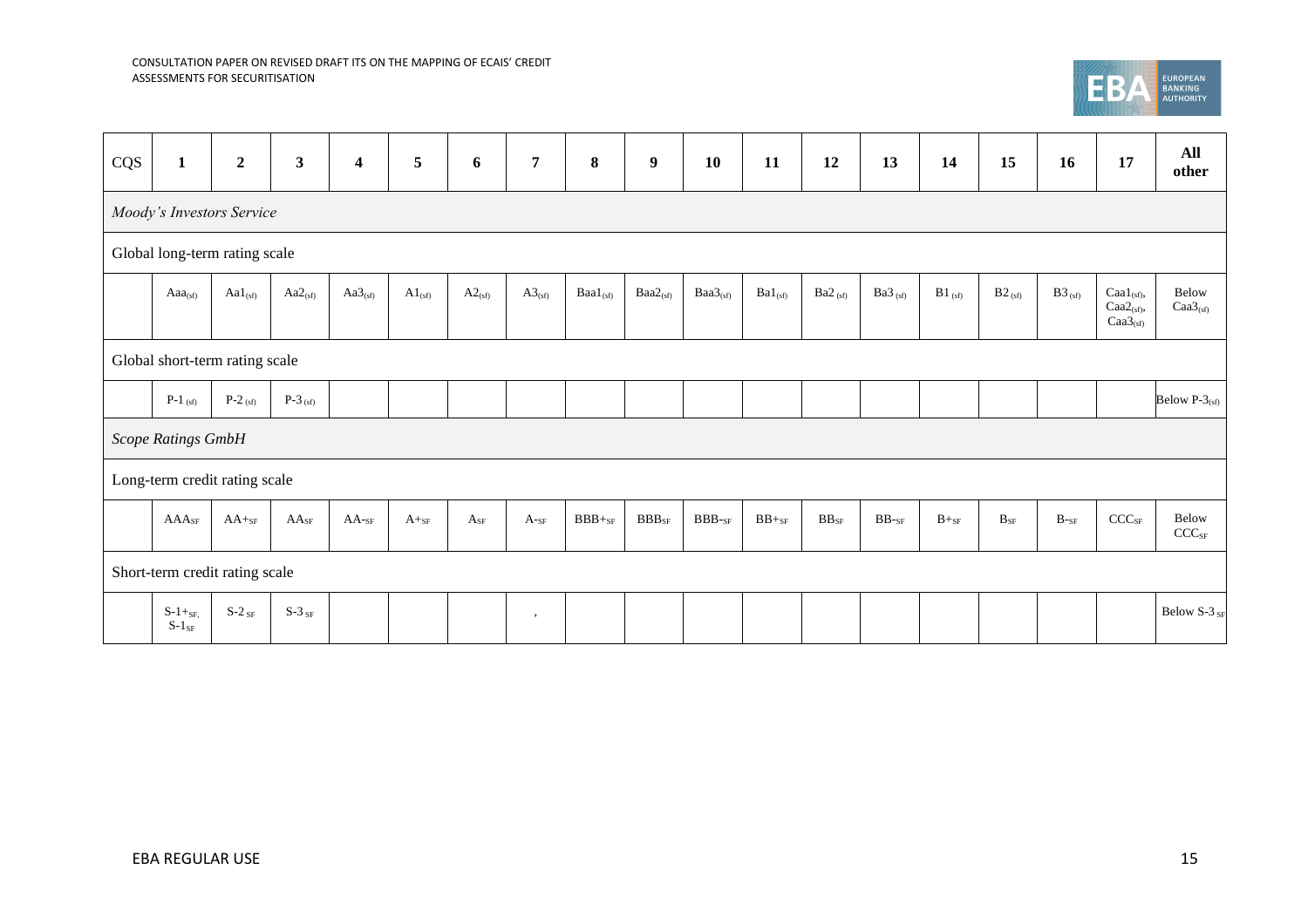

| CQS |                               | $\boldsymbol{2}$ | $\mathbf{3}$                                | $\overline{\mathbf{4}}$ | 5           | 6          | $\overline{7}$               | 8             | $\boldsymbol{9}$ | 10           | 11           | 12          | 13                     | 14          | 15         | 16                 | 17                                          | All<br>other          |
|-----|-------------------------------|------------------|---------------------------------------------|-------------------------|-------------|------------|------------------------------|---------------|------------------|--------------|--------------|-------------|------------------------|-------------|------------|--------------------|---------------------------------------------|-----------------------|
|     |                               |                  | S&P Global Ratings Europe Limited           |                         |             |            |                              |               |                  |              |              |             |                        |             |            |                    |                                             |                       |
|     |                               |                  | Global long-term issue credit rating scale  |                         |             |            |                              |               |                  |              |              |             |                        |             |            |                    |                                             |                       |
|     | $AAA_{(sf)}$                  | $AA+_{(sf)}$     | $AA_{(sf)}$                                 | $AA$ <sup>-</sup> (sf)  | $A+_{(sf)}$ | $A_{(sf)}$ | $A_{\text{-}}_{\text{(sf)}}$ | $BBB+_{(sf)}$ | $BBB_{(sf)}$     | $BBB_{(sf)}$ | $BB+_{(sf)}$ | $BB_{(sf)}$ | $BB$ <sup>-</sup> (sf) | $B+_{(sf)}$ | $B_{(sf)}$ | $B_{\sim\rm (sf)}$ | $CCC_{(sf)}$<br>$CCC_{(sf)},$<br>$CCC-(sf)$ | Below<br>$CCC_{(sf)}$ |
|     |                               |                  | Global short-term issue credit rating scale |                         |             |            |                              |               |                  |              |              |             |                        |             |            |                    |                                             |                       |
|     | $A-1+_{(sf)}$<br>$A-1_{(sf)}$ | $A-2_{(sf)}$     | $A-3_{(sf)}$                                |                         |             |            |                              |               |                  |              |              |             |                        |             |            |                    |                                             | Below $A-3$ (sf)      |

**'**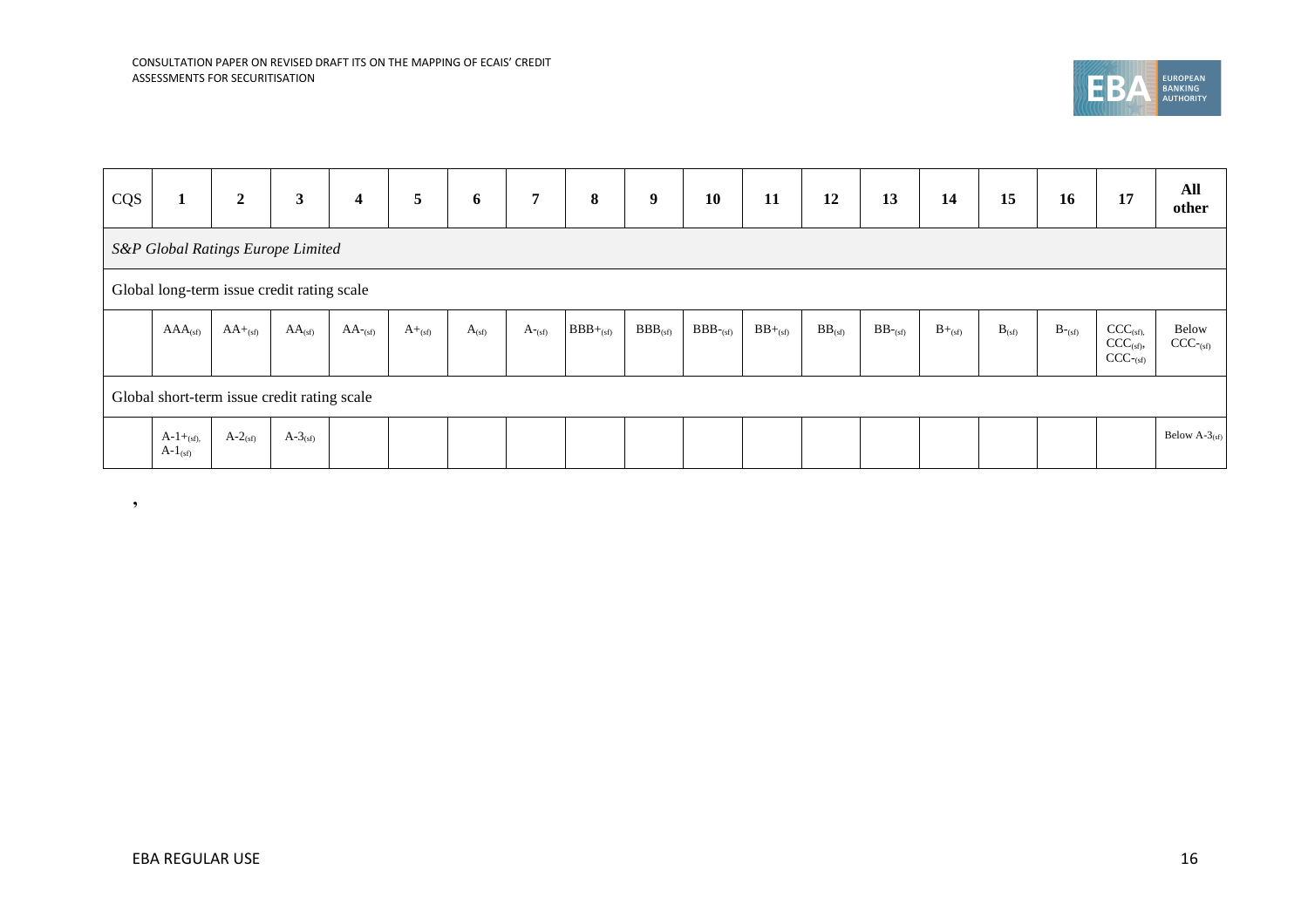

## 5. Accompanying documents

## 5.1 Draft Cost-Benefit Analysis/Impact Assessment

## **A. Problem identification**

According to Article 270e of the CRR, the usage of external credit ratings for determining risk-weighted exposure amounts under the Securitisation External Ratings Based Approach (SEC-ERBA) requires a mapping between the credit assessments issued by an ECAI and the Credit Quality Steps (CQS) set out in Chapter 5 of Title II of Part Three of the CRR.

Commission Implementing Regulation (EU) 2016/1801 of 7 October 2016<sup>1</sup> specified the mapping tables correspondence with the CQS set out in Chapter 5 of Part Three, Title II of the CRR. The CRR amendments brought by the new Securitisation Framework in December 2017<sup>2</sup> reflected 18 Credit Quality Steps for long-term external credit assessments, which introduces enhanced granularity and risk sensitivity with respect to the previous Regulation, where 12 CQS were considered for the Ratings Based Method, and 5 for the Standardised Approach. Therefore, it is necessary to update accordingly the mapping tables for securitisation positions to reflect the new CQS structure.

Further, according to Article 270e of the CRR, 'mappings' should be specified for all ECAIs, which are defined according to point (98) of CRR Article 4(1) as Credit Rating Agencies (CRAs) registered or certified in accordance with the CRA Regulation<sup>3, 4</sup> or a central bank issuing credit ratings that are exempt from the application of CRA Regulation. Since the draft ITS on ECAIs' mapping of securitisation positions was developed, one additional CRAs has been established in the EU with methodologies and processes in place for producing credit assessments for securitisation instruments, two existing ECAIs have extended their credit assessments to cover securitisations, while ESMA has withdrawn the registration of one CRA that was previously reflected in the mapping tables. The mapping tables are to be updated accordingly.

<sup>&</sup>lt;sup>1</sup> Commission Implementing Regulation (EU) 2016/1801 of 11 October 2016 laying down implementing technical standards with regard to the mapping of credit assessments of external credit assessment institutions for securitisation in accordance with Regulation (EU) No 575/2013 of the European Parliament and of the Council (OJ L 275, 12.10.2016, p. 27).<br><sup>2</sup> Regulation (EU) 2017/2401 of 12 December 2017 amending Regulation (EU) No 575/2013 on prudential requirement

credit institutions and investment firms.

<sup>3</sup> Regulation (EC) No 1060/2009 of 16 September 2009 on credit rating agencies (OJ L 302, 17.11.2009, p. 1-33). [http://eur-lex.europa.eu/legal-content/EN/TXT/?uri=CELEX:02009R1060-20150621.](http://eur-lex.europa.eu/legal-content/EN/TXT/?uri=CELEX:02009R1060-20150621) 

<sup>4</sup> Please refer to the ESMA website for a list of CRAs registered or certified in accordance with the CRA Regulation. <https://www.esma.europa.eu/supervision/credit-rating-agencies/risk>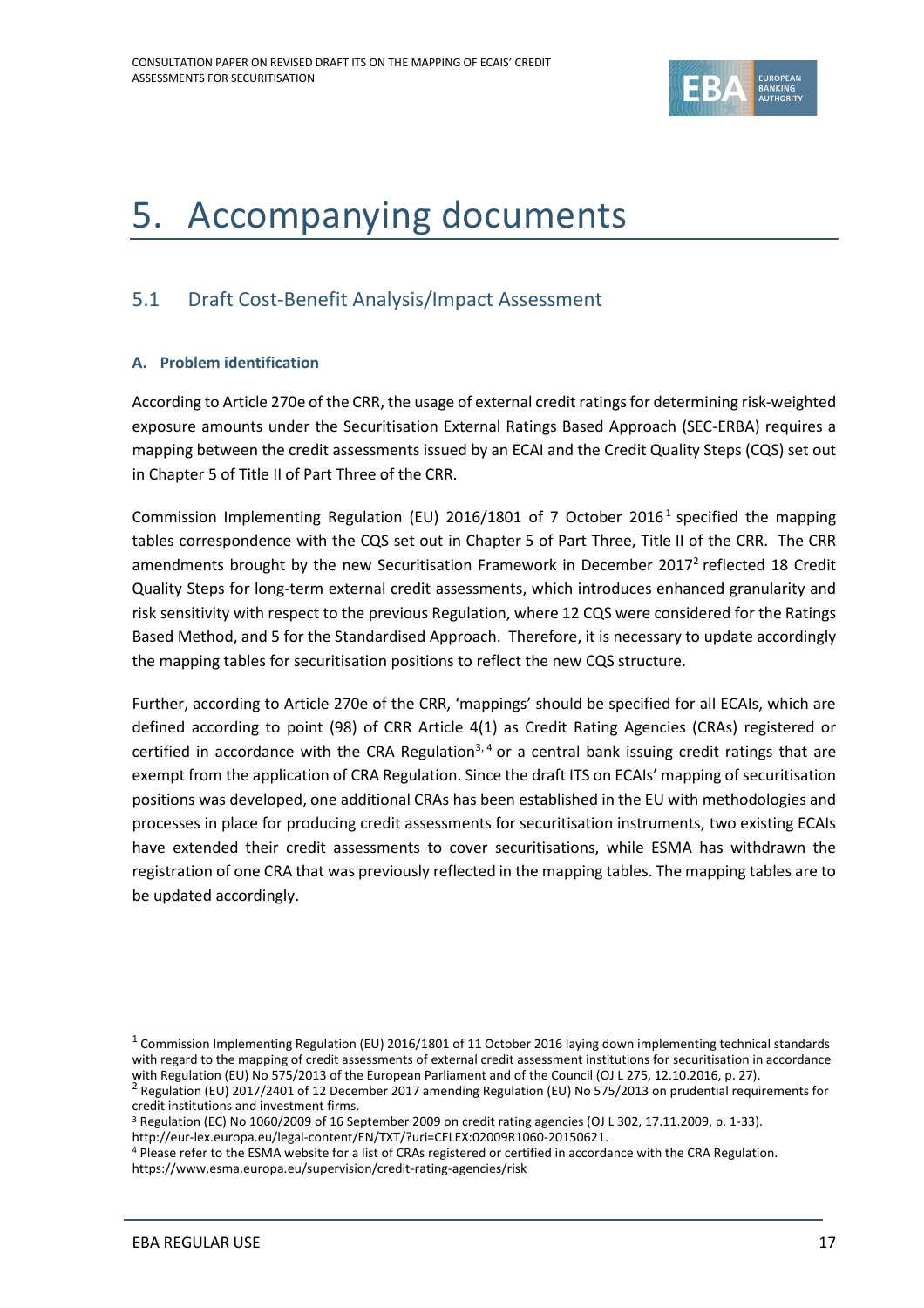

### **B. Policy objectives**

The main objective of the present revised draft ITS is to amend the Implementing Regulation to align it with the revisions introduced by the new securitisation framework, whereby a revised hierarchy of approaches is presented to calculate risk-weighted exposures amounts, in accordance with CRR Article 254. The new structure of the Credit Quality Steps associated with SEC-ERBA, which increases the number of Credit Quality Steps to 18, require the mapping tables to be updated to allow for the determination of risk weights as set out in CRR Articles 263 and 264.

Further, the amendment of the mapping tables for securitisation positions will in turn also lead to a benefit in terms of other parts of the regulation that make reference to the CQS of SEC-ERBA. It is noted that Commission Delegated Regulation (EU) 2018/1620<sup>5</sup> (the amended LCR Delegated Act) amended Article 13 on Level 2B securitisations to reflect the CRR changes introduced by the new securitisation framework, by including references to Article 264 on the treatment of simple, transparent and standardised (STS) securitisations under SEC-ERBA.

The specific objective of the revised draft ITS is to introduce amendments that reflect:

- References to the Securitisation External Ratings Based Approach (SEC-ERBA), while those referring to the Ratings Based Method, and to the Standardised Approach are removed.
- The higher granularity of CQS for long-term credit assessments associated with SEC-ERBA is reflected in the mapping table, displaying 18 CQS.
- Mappings are introduced for:
	- o One ECAI that was established after the publication of the final draft ITS on ECAIs mapping for securitisations was produced, and which has in place the methodologies and procedures to issue credit assessments for securitisation positions (HR Ratings de México, S.A. de C.V.)
	- $\circ$  The two existing ECAIs that have extended their credit assessments to cover securitisation positions (AM Best Europe-Rating Services Ltd and ICAP S.A.)
- The credit rating agency that has lost ECAI status following its de-registration as a Credit Rating Agency under the CRA Regulation (Feri EuroRating Services AG)<sup>6</sup> is being removed from the mapping tables.

<sup>&</sup>lt;sup>5</sup> Commission Delegated Regulation (EU) 2018/1620 of 13 July 2018 amending Delegated Regulation (EU) 2015/61 to supplement Regulation (EU) No 575/2013 of the European Parliament and the Council with regard to liquidity coverage requirement for credit institutions<br><sup>6</sup> esma71-99-376, feri, eurorating

esma71-99-376 feri eurorating services credit rating agency registration withdrawn.pdf (europa.eu).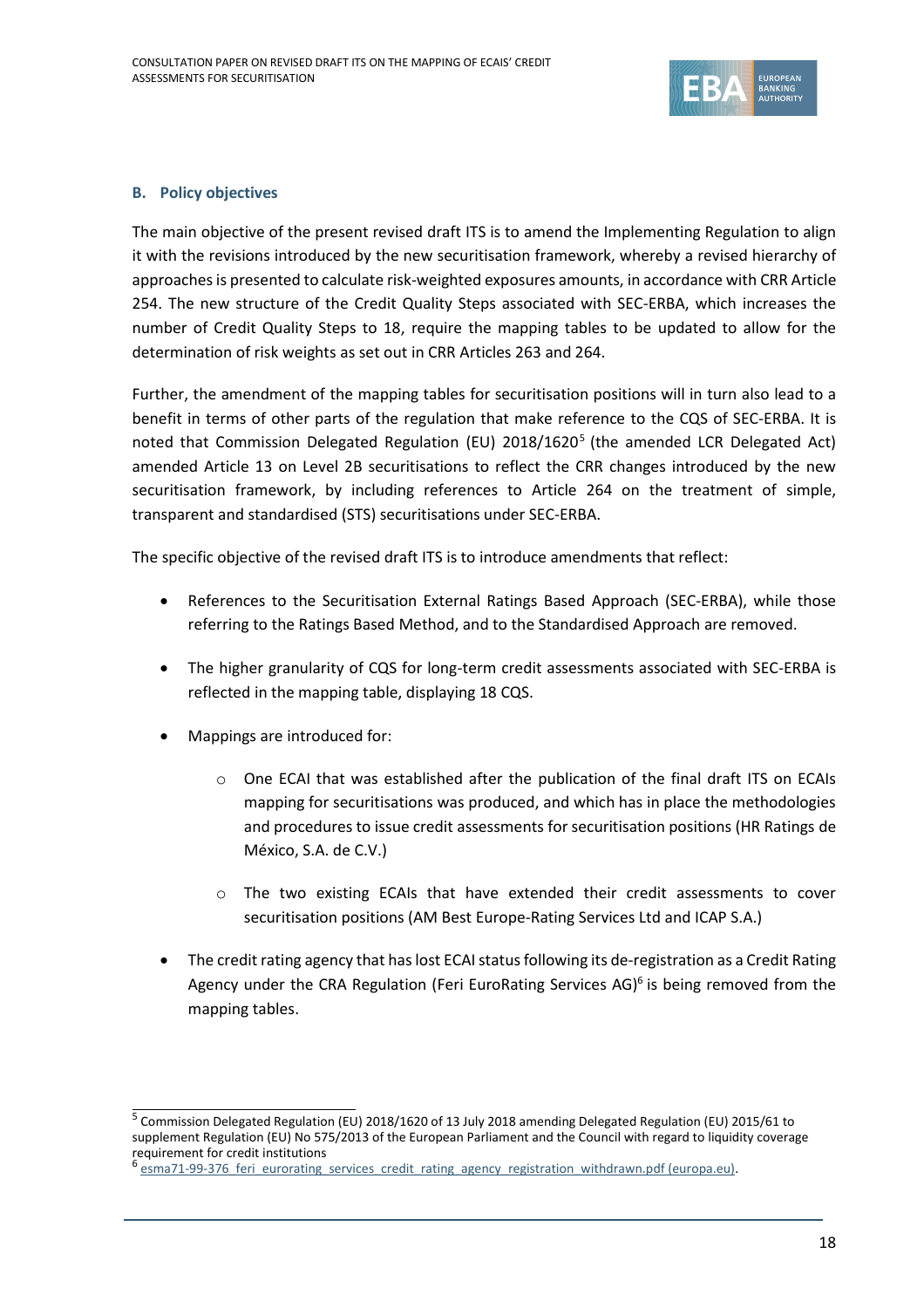

### **Figure 1: Newly registered ECAIs**

| <b>ECAI</b>                                        | Country of residence | <b>Status</b> |
|----------------------------------------------------|----------------------|---------------|
| HR Ratings de México, S.A. de C.V.<br>(HR Ratings) | Mexico               | Certified     |

#### **Figure 2: Existing ECAIs that have extended their credit assessments to cover securitisation positions**

| <b>ECAI</b>                         | <b>Country of residence</b> | <b>Status</b> |
|-------------------------------------|-----------------------------|---------------|
| A.M. Best (EU) Rating Services B.V. | The Netherlands             | Registered    |
| ICAP S.A                            | Greece                      | Registered    |

### **Figure 3: De-registered ECAIs**

| <b>ECAI</b>                 | <b>Country of residence</b> | <b>Status</b> |
|-----------------------------|-----------------------------|---------------|
| Feri EuroRating Services AG | Germany                     | De-registered |

## **C. Baseline scenario**

The Commission adopted on 7 October 2016 the Implementing Regulation laying down ITS with regard to the mapping of credit assessments of ECAIs for securitisation of the CRR<sup>7</sup>.

That Implementing Regulation provided mapping tables assigning a correspondence between the rating categories of each ECAI for securitisation positions and the five CQS under the Standardised Approach, as well as the correspondence with the 12 CQS under the Ratings-Based Method.

Regulation (EU) 2017/2401 of 12 December 2017 (the new Securitisation Framework) amended Chapter 5 of Part Three, Title II of Regulation (EU) No 575/2013 (CRR)<sup>8</sup>. Following the amendments, capital requirements for positions in a securitisation under the CRR should be subject to the same calculation methods for all institutions, based on the a hierarchy of approaches in accordance with Article 254 CRR. Institutions using the Securitisation External Ratings Based Approach (SEC-ERBA) in

 $\frac{7}{2}$  Commission Implementing Regulation (EU) 2016/1801 of 11 October 2016 (OJ L 275, 12.10.2016, p. 27).

<sup>&</sup>lt;sup>8</sup> Regulation (EU) 2017/2401 of 12 December 2017 amending Regulation (EU) No 575/2013 on prudential requirements for credit institutions and investment firms.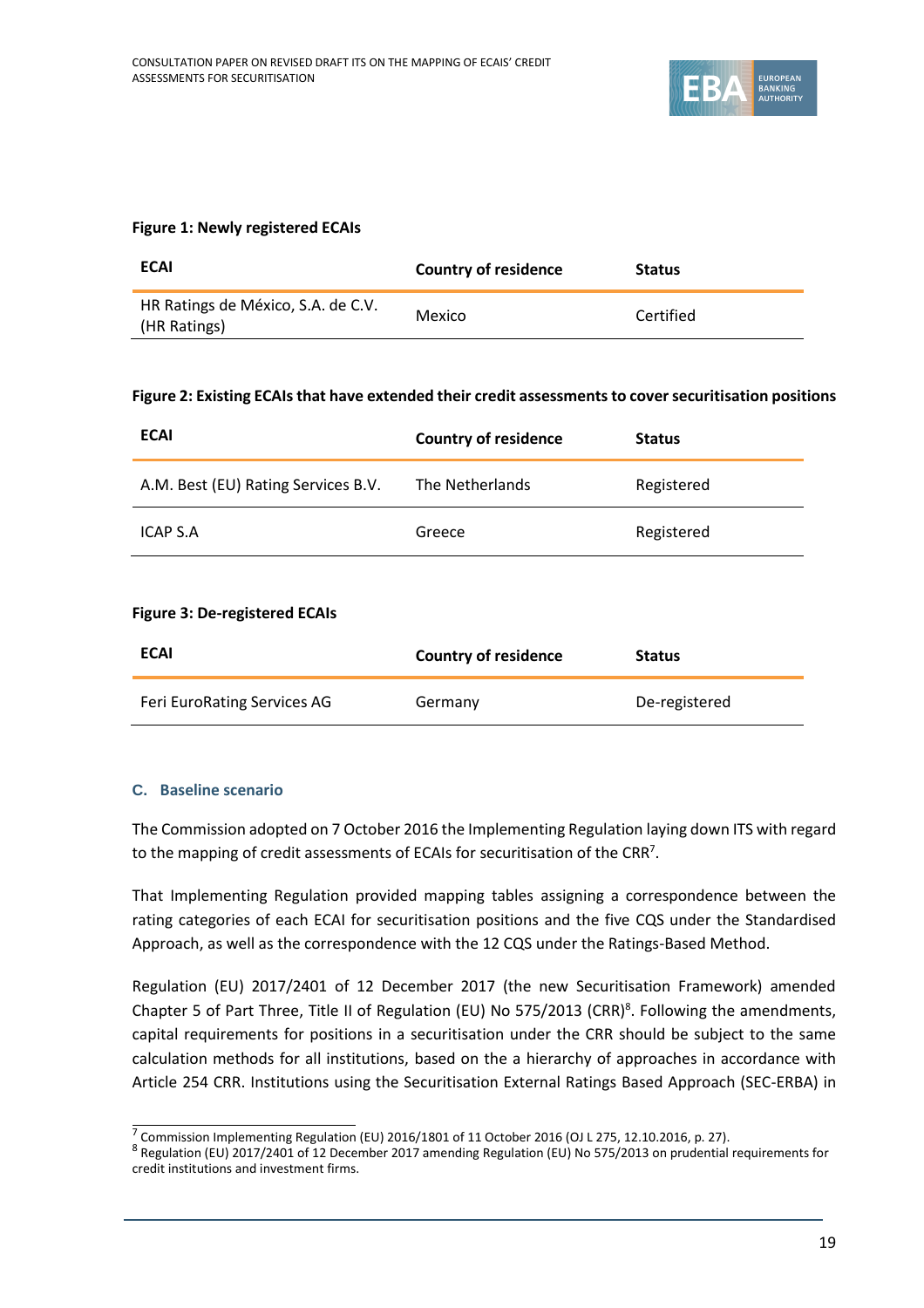

accordance with that Article shall calculate risk-weighted exposure amounts based on the Credit Quality Steps (CQS) established in CRR Article 263 and CRR Article 264. The amended Regulation reflects 18 Credit Quality Steps for long-term external credit assessments.

Under the baseline scenario the Implementing Regulation on the mapping for securitisation positions<sup>9</sup> is not aligned with the amendments brought to the CRR by the new securitsation framework

Further, according to Article 270e of the CRR, 'mappings' should be specified for all ECAIs, which are defined according to point (98) of CRR Article 4 as Credit Rating Agencies (CRAs) registered or certified in accordance with the CRA Regulation<sup>10, 11</sup> or a central bank issuing credit ratings that are exempt from the application of CRA Regulation.

Under the baseline scenario the Implementing Regulation on the mapping for securitisaton positions does not reflect the additional ECAI that has been established in the EU with methodologies and processes in place for producing credit assessments for securitisation instruments, the two existing ECAIs that have extended their credit assessments to cover securitisations, and the de-registration of a CRA that was previously reflected in the mapping tables. The mapping tables are to be updated accordingly.

## **D. Options considered**

When developing the current ITS, the EBA considered the following options:

## **Option 1: maintaining the ITS unchanged**

This option would imply that:

- the correspondence between the credit assessments of ECAIs and the credit quality steps specified in in the Implementing Regulation on ECAIs mappings for securitisation positions does not align with that presented in Chapter 5 of Part Three, Title II of Regulation (EU) No 575/2013, as amended by Regulation (EU) 2017/2401
- only those ECAIs that were reflected in the mapping tables of the Implementing Regulation on ECAIs mappings for securitisation positions are operational for capital determination purposes regarding securitisation positions.
- references to de-registered ECAIs would remain outdated.

## **Option 2: reviewing the ITS**

This option would imply that:

<sup>&</sup>lt;sup>9</sup> Commission Implementing Regulation (EU) 2016/1801 of 11 October 2016 laying down implementing technical standards with regard to the mapping of credit assessments of external credit assessment institutions for securitisation in accordance with Regulation (EU) No 575/2013 of the European Parliament and of the Council (OJ L 275, 12.10.2016, p. 27). <sup>10</sup> Regulation (EC) No 1060/2009 of 16 September 2009 on credit rating agencies (OJ L 302, 17.11.2009, p. 1-33).

[http://eur-lex.europa.eu/legal-content/EN/TXT/?uri=CELEX:02009R1060-20150621.](http://eur-lex.europa.eu/legal-content/EN/TXT/?uri=CELEX:02009R1060-20150621) 

<sup>&</sup>lt;sup>11</sup> Please refer to the ESMA website for a list of CRAs registered or certified in accordance with the CRA Regulation. <https://www.esma.europa.eu/supervision/credit-rating-agencies/risk>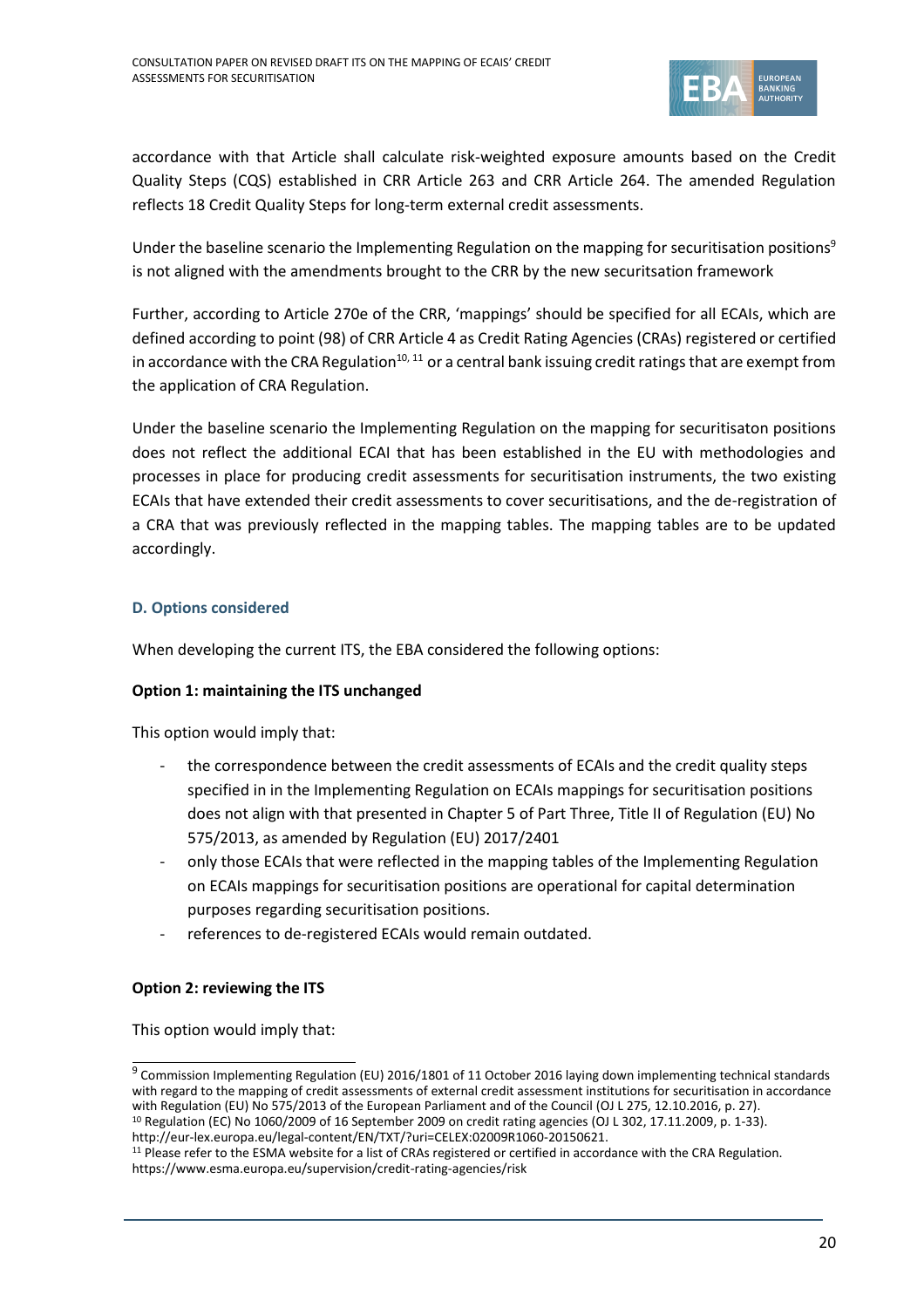

- the mapping tables would be updated to reflect the correspondence between the credit assessments of ECAIs and the credit quality steps as amended by Regulation (EU) 2017/2401.
- mappings are produced for newly established ECAIs with methodologies and procedures in place to produce credit ratings for securitisation positions, and existing ECAIs that have extended their credit assessments to cover securitisation positions.
- the outdated mapping for the de-registered ECAI would be removed from the mapping tables.

## **E. Cost-Benefit Analysis**

## **Costs**

There are one-off costs for dedicating resources to the drafting of the ITS. For ECAIs, there is an associated cost of filling in a qualitative questionnaire.

There are potential risks that ECAIs with insufficient ratings could produce credit assessments that are less conservative than the mapping would suggest. Less conservative credit assessments would be associated with lower risk weights, which would result in an underestimation of own funds requirements. Subsequent monitoring of mapping reports should allow these situations to be identified, which would warrant a mapping review.

The G-20 conclusions and the Financial Stability Board (FSB) principles for reducing reliance on external credit ratings should also be taken into account. Therefore, although the analysis behind the 'mapping' of each ECAI and its regular monitoring over time should alleviate any mechanistic overreliance of the credit risk rules on external ratings, institutions should be encouraged to use internal ratings rather than external credit ratings, even for the purpose of calculating own fund requirements as a way to reduce overreliance on external credit ratings.

## **Benefits**

The mapping tables set out in the Implementing Regulation on the mapping for securitisation positions<sup>12</sup> became outdated with the amendments of Regulation (EU) 2017/2401 of 12 December 2017 (the new Securitisation Framework), which amended Chapter 5 of Part Three, Title II of Regulation (EU) No 575/2013 (CRR)<sup>13</sup>, aiming, *inter alia*, to reduce the mechanistic reliance on external credit ratings.

Following the amendments, capital requirements for positions in a securitisation under the CRR should be subject to the same calculation methods for all institutions, based on the given hierarchy of

 $12$  Commission Implementing Regulation (EU) 2016/1801 of 11 October 2016 laying down implementing technical standards with regard to the mapping of credit assessments of external credit assessment institutions for securitisation in accordance

with Regulation (EU) No 575/2013 of the European Parliament and of the Council (OJ L 275, 12.10.2016, p. 27).<br><sup>13</sup> Regulation (EU) 2017/2401 of 12 December 2017 amending Regulation (EU) No 575/2013 on prudential requiremen credit institutions and investment firms.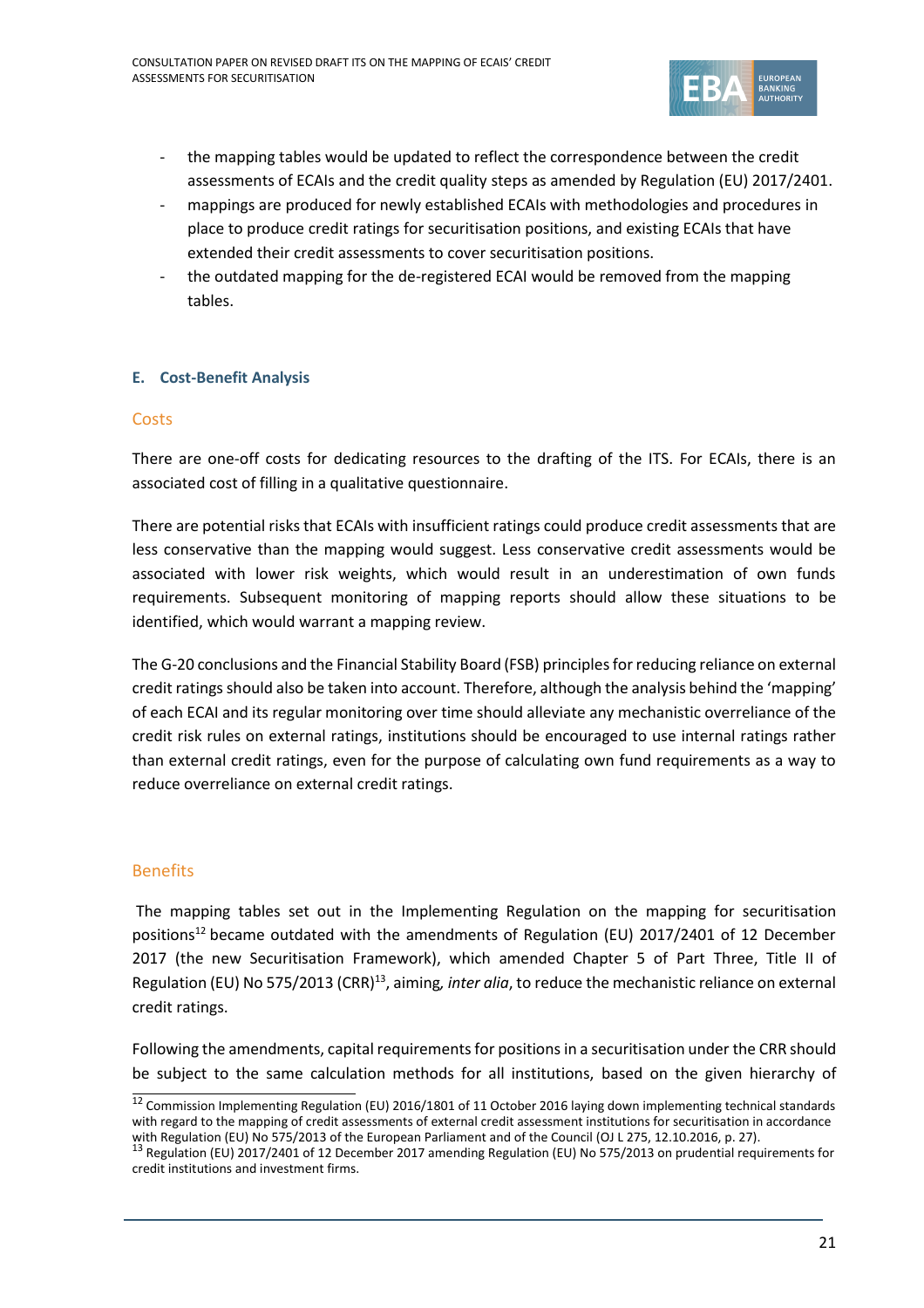

approaches as set out in the CRR. Institutions using the Securitisation External Ratings Based Approach (SEC-ERBA) in accordance with CRR Article 254 shall calculate risk-weighted exposure amounts based on the Credit Quality Steps (CQS) established in CRR Article 263 and CRR Article 264. The amended Regulation reflects 18 CQSs for long-term external credit assessments, which introduces enhanced granularity and risk sensitivity compared to the previous Regulation, where Chapter 5 of Part Three, Title II of the CRR considered 12 CQS for the Ratings Based Method, and 5 for the Standardised Approach.

Aligning the Implementing Regulation on the mapping for securitisaton positions with the amendments brough to the CRR by the new securitisation framework will benefit the financial sector by providing the correspondence between the credit assessments of ECAIs and the new structure of CQS set out under CRR Chapter 5 of Part Three, Title II of the CRR, which allows the use of credit assessments for securitisation positions for the purposes of determining capital requirements.

Further, the amendment of the mapping tables for securitisation positions will in turn benefit other parts of the regulation that include references to the CQS of SEC-ERBA. It is noted that Commission Delegated Regulation (EU) 2018/1620<sup>14</sup> (the amended LCR Delegated Act) amended Article 13 on Level 2B securitisation positions to reflect the CRR changes introduced by the new securitisation framework, by including references to CRR Article 264 on the treatment of simple, transparent and standardised (STS) securitisations under SEC-ERBA.

Further, according to Article 270e of the CRR, 'mappings' should be specified for all ECAIs, which are defined according to point (98) of CRR Article 4(1) as Credit Rating Agencies (CRAs) registered or certified in accordance with the CRA Regulation<sup>15, 16</sup> or a central bank issuing credit ratings that are exempt from the application of CRA Regulation. Since the draft ITS on ECAIs' mapping of securitisation positions was developed, one additional CRA has been established in the EU with methodologies and processes in place for producing credit assessments for securitisation instruments, two existing ECAIs have extended their credit assessments to cover securitisations, while ESMA has withdrawn the registration of one CRA that was previously reflected in the mapping tables.

Providing the correspondence between their credit assessments of the newly registered ECAI and the CQS under Chapter 5 of Part Three, Title II of the CRR, would also allow the use of those credit assessments for determining own fund requirements. This increases competition in the industry, where certain ECAIs exercise a significant market power.

The two ECAIsthat have extended their credit assessments to securitisation positions after the original draft ITS on the mapping of securitisation positions was produced will see the associated new rating scales becoming operational for the purposes of risk-weight determination.

<sup>14</sup> Commission Delegated Regulation (EU) 2018/1620 of 13 July 2018 amending Delegated Regulation (EU) 2015/61 to supplement Regulation (EU) No 575/2013 of the European Parliament and the Council with regard to liquidity coverage requirement for credit institutions

<sup>15</sup> Regulation (EC) No 1060/2009 of 16 September 2009 on credit rating agencies (OJ L 302, 17.11.2009, p. 1-33). [http://eur-lex.europa.eu/legal-content/EN/TXT/?uri=CELEX:02009R1060-20150621.](http://eur-lex.europa.eu/legal-content/EN/TXT/?uri=CELEX:02009R1060-20150621) 

<sup>&</sup>lt;sup>16</sup> Please refer to the ESMA website for a list of CRAs registered or certified in accordance with the CRA Regulation. <https://www.esma.europa.eu/supervision/credit-rating-agencies/risk>